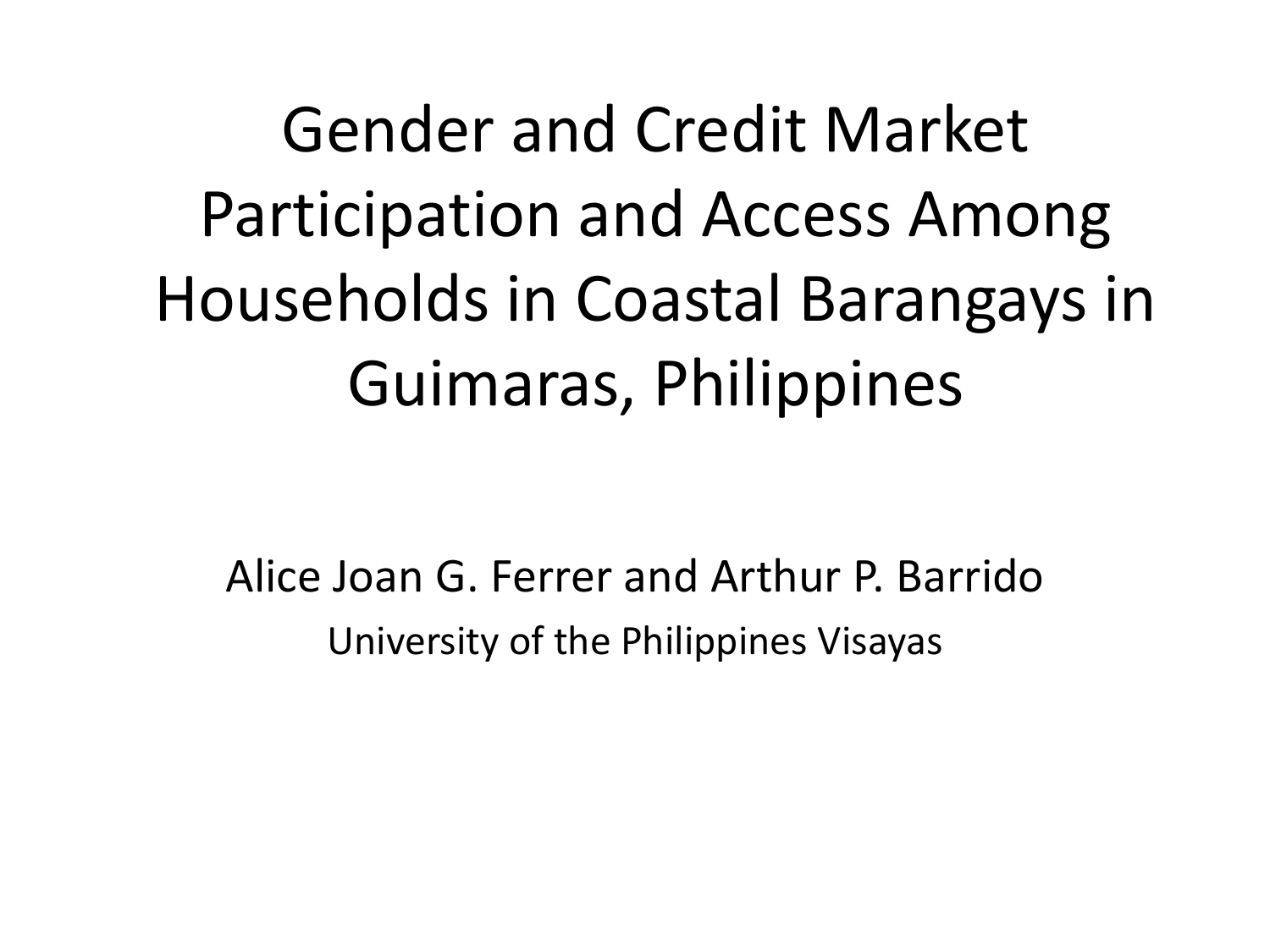**Outline** 1. Background 2. Methodology 3. Key Results Profile Views Participation Access 4. Conclusions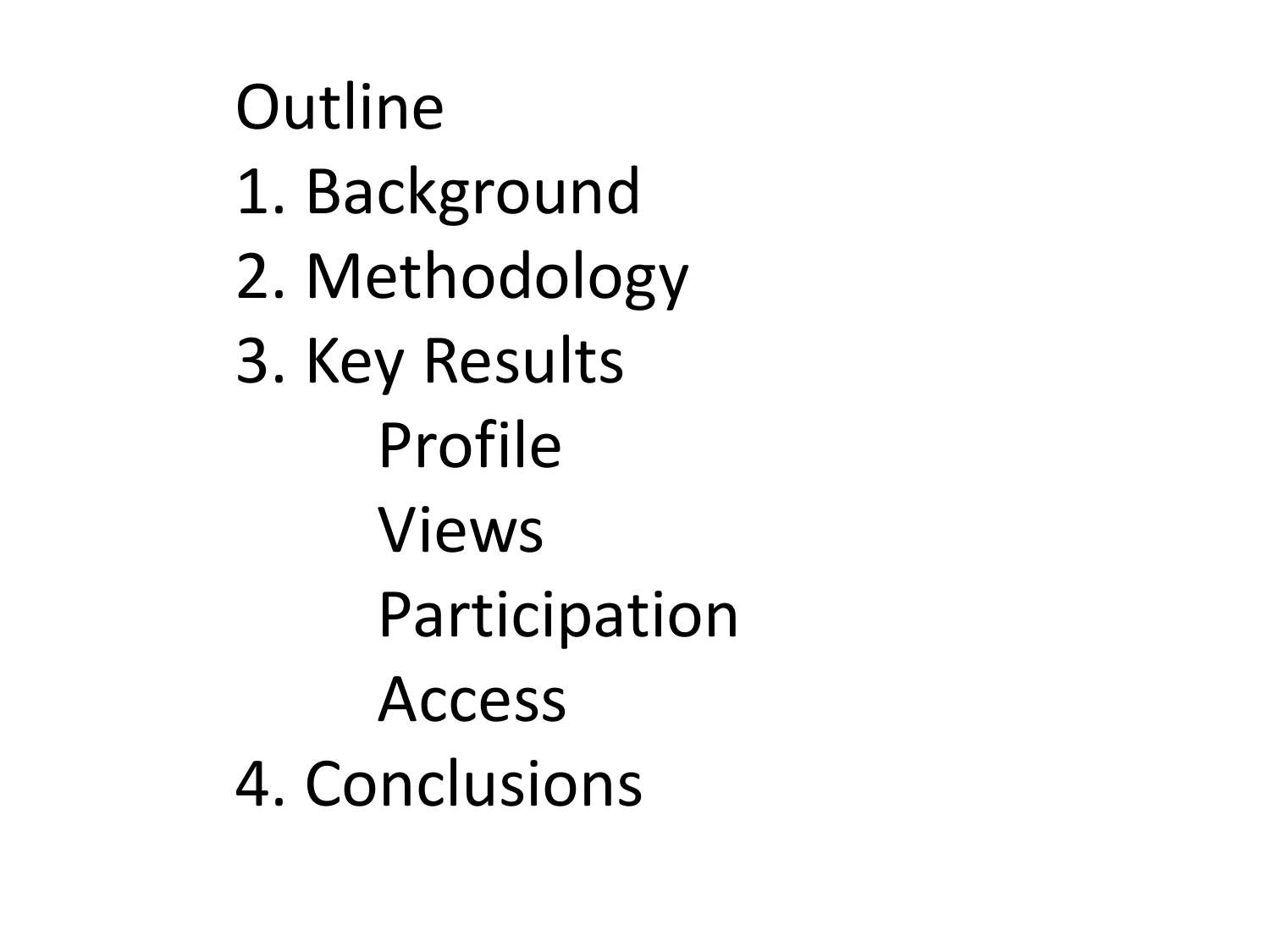- 1/4 of families in the country are poor
- Many poor are found in coastal areas 2/3 of local government units in the country are coastal
- Fishers among the poor and vulnerable sectors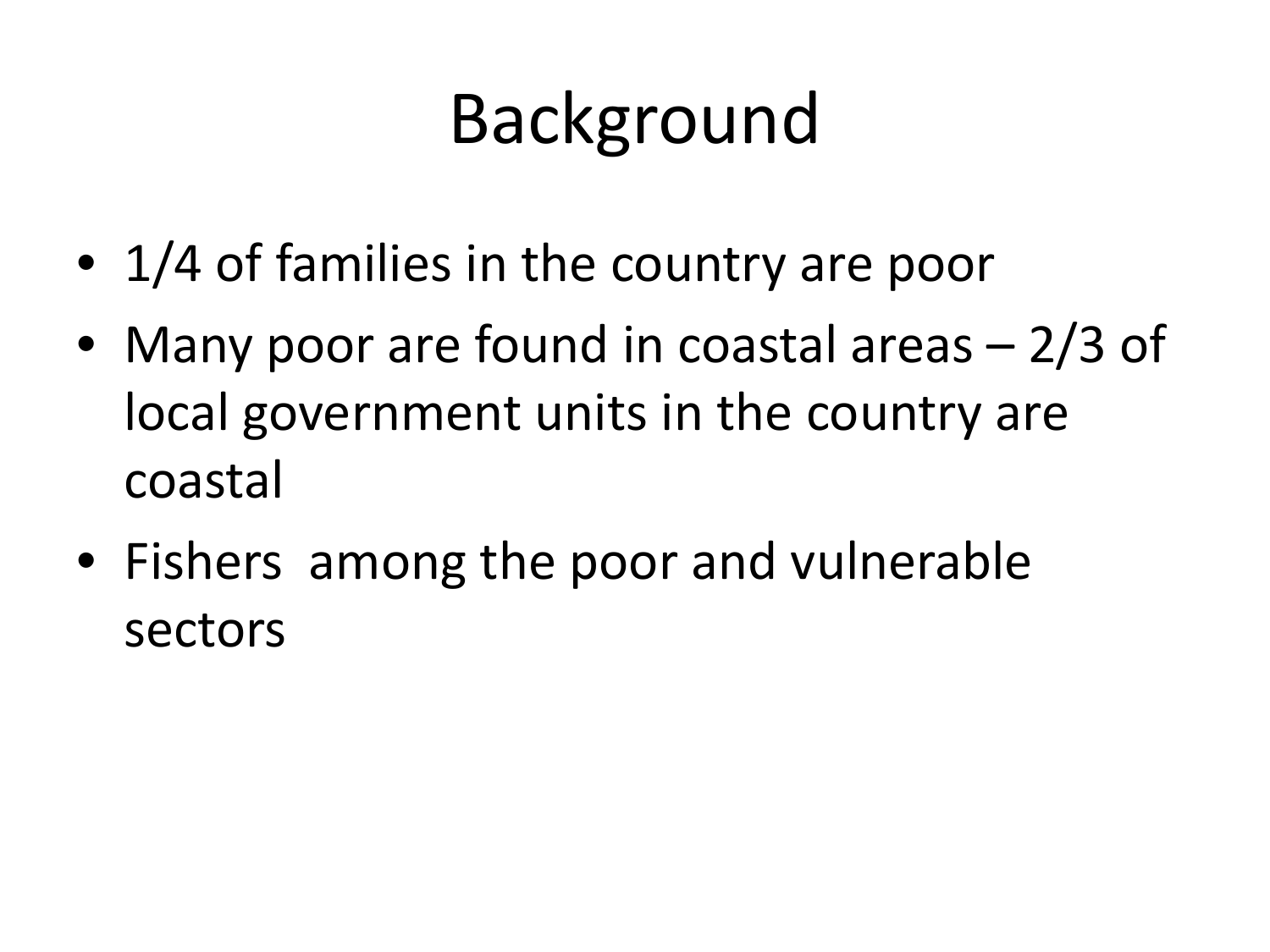- Credit continue to play a role in reducing poverty despite failure of past microcredit programs
- But more efficient credit programs are needed
- In the design of more successful credit programs and initiatives to help the poor, there is a need for a clear understanding of their need for credit, participation and access to credit market, and utilization of credit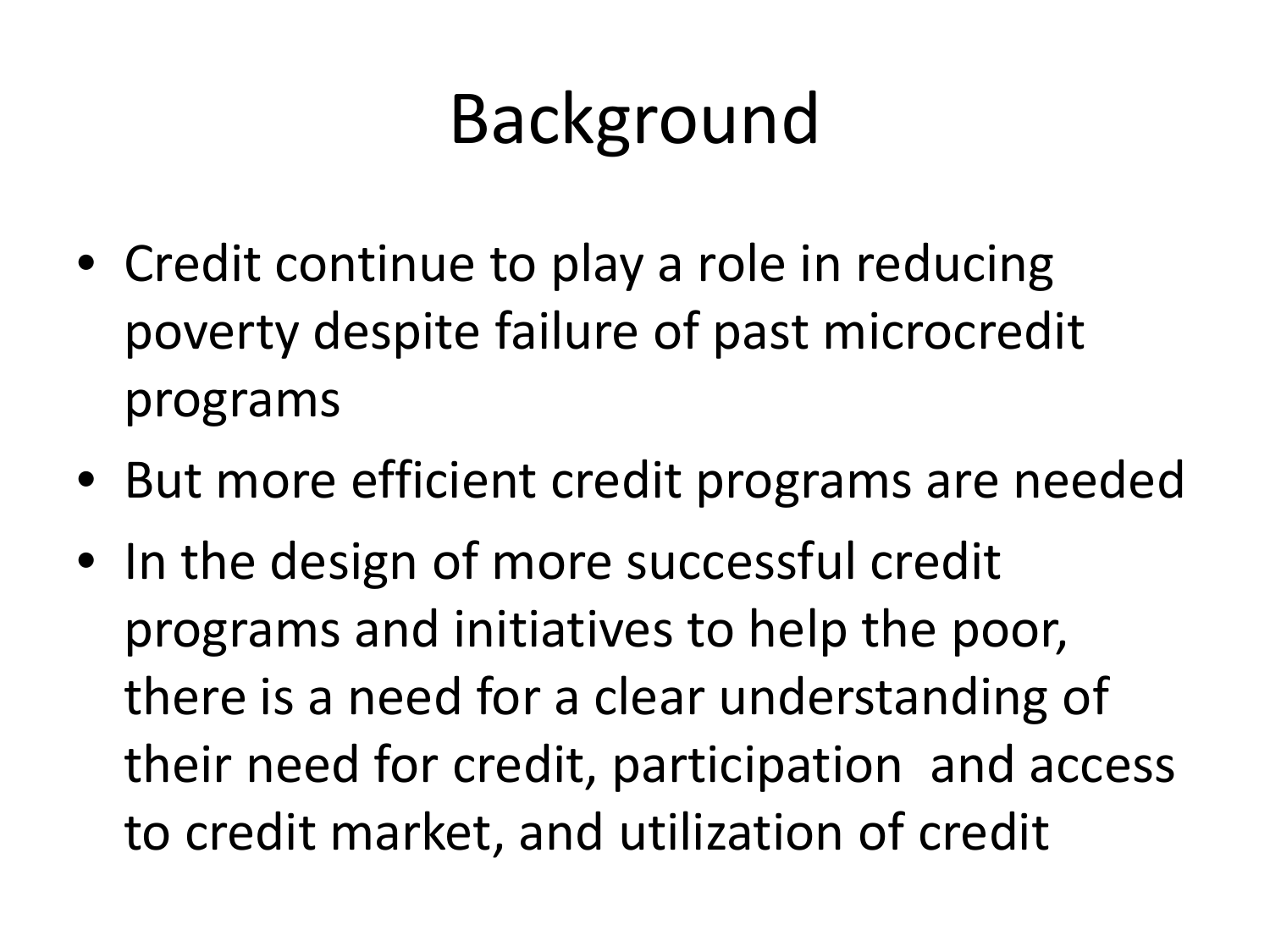• The study aimed to increase understanding of the views on credit and the participation and access to credit market among fishing and non-fishing households in the coastal barangays in Guimaras.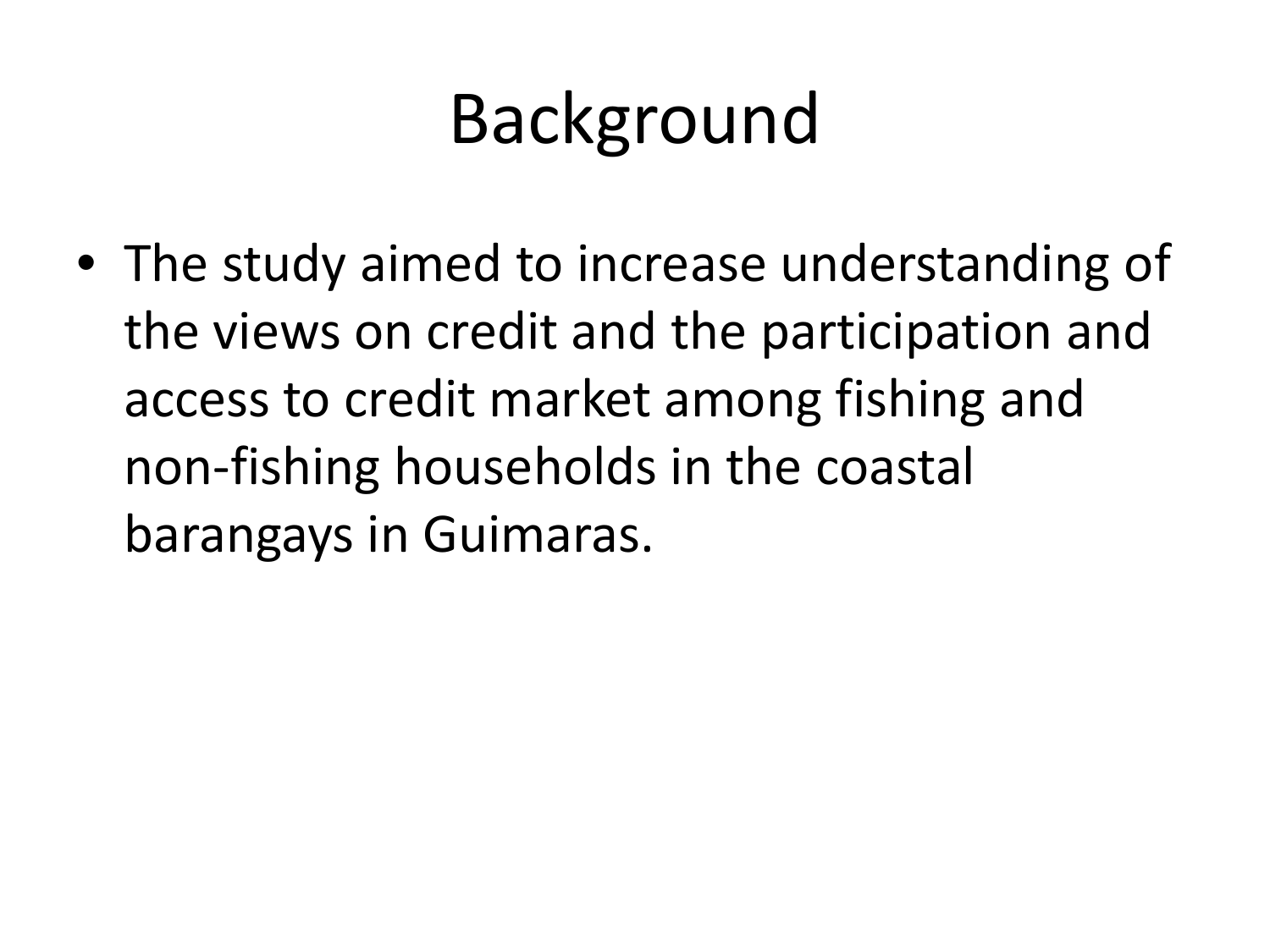Participation in the credit market happens when the household has a need for a credit and took steps in availing credit. The steps may be completed or not.

Lack of access to credit is when the amount the person can borrow is zero. A person has access to credit when a positive amount can be borrowed. Credit access improves when the amount a person can borrow increases.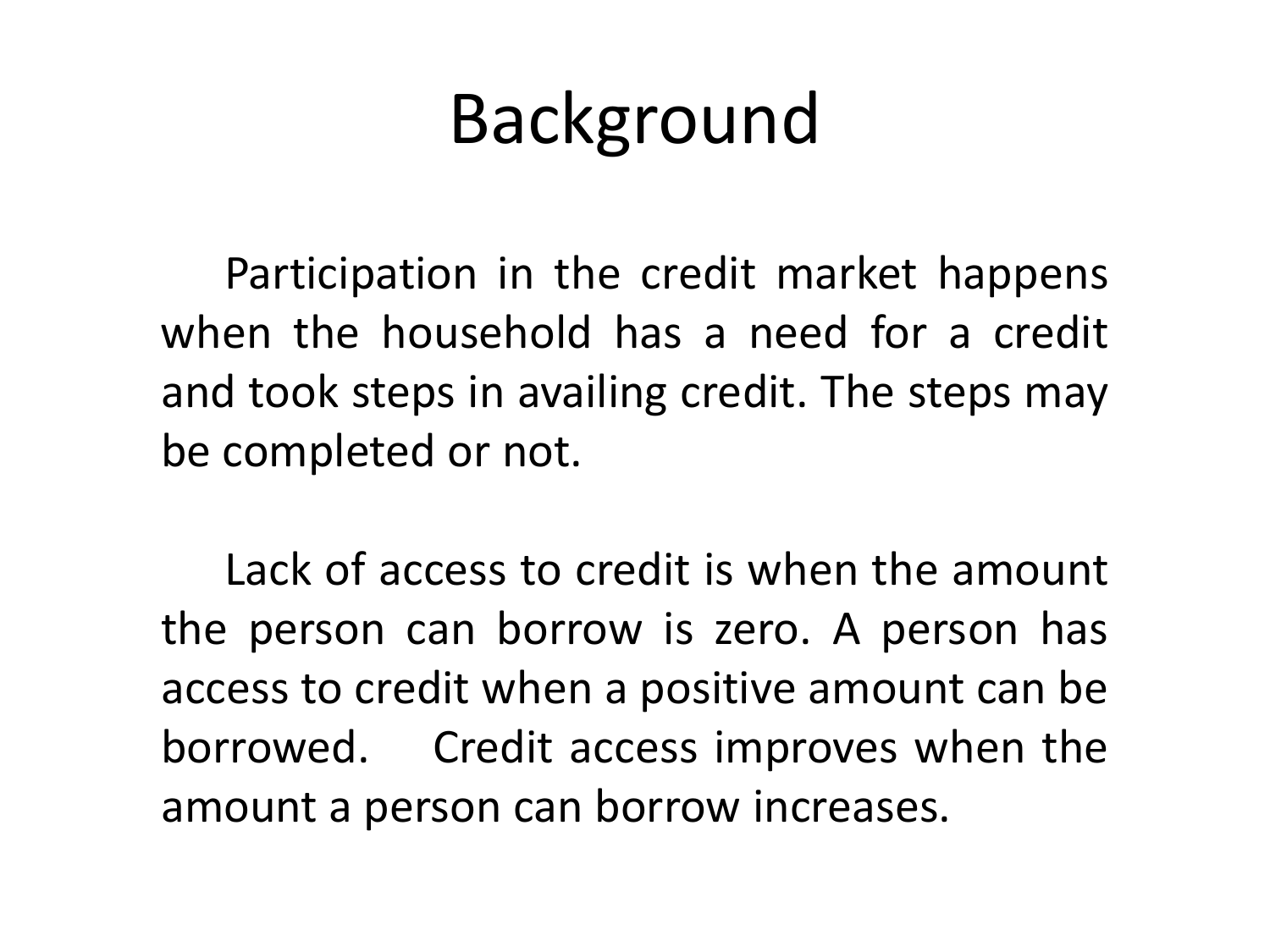#### Methodology



Locale : Island Province of Guimaras

54 of 98 barangays are coastal

48% of persons with sources of income are into fishing and farming.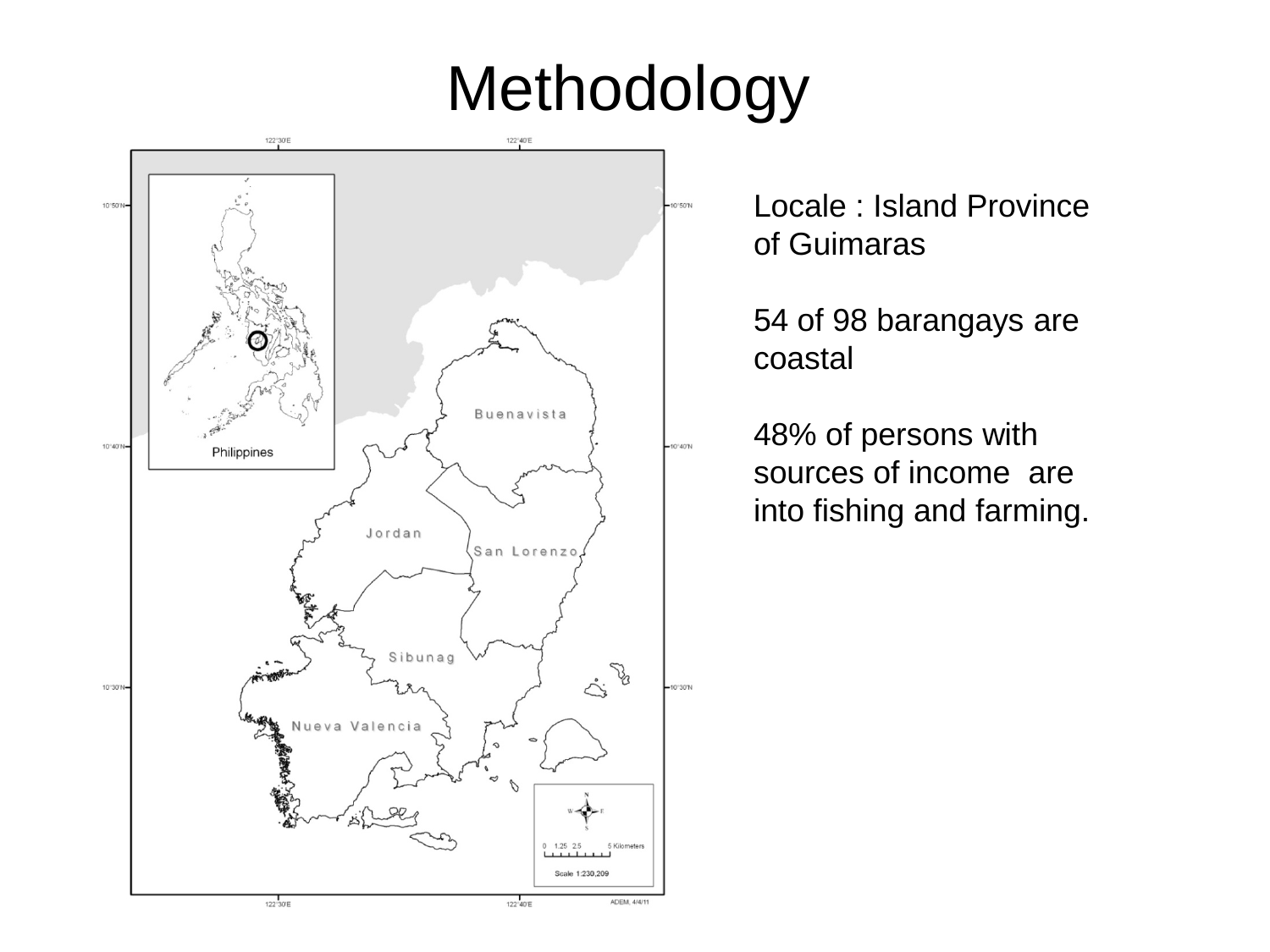

1 province 5 municipalities 16 Barangays 376 participants in the survey

376 was proportionately allocated to

- 16 barangays (30% of 54 coastal barangays) in 5 municipalities
- within each barangay, the fishing and non-fishing households were represented.
- Used interview schedule that was pilot tested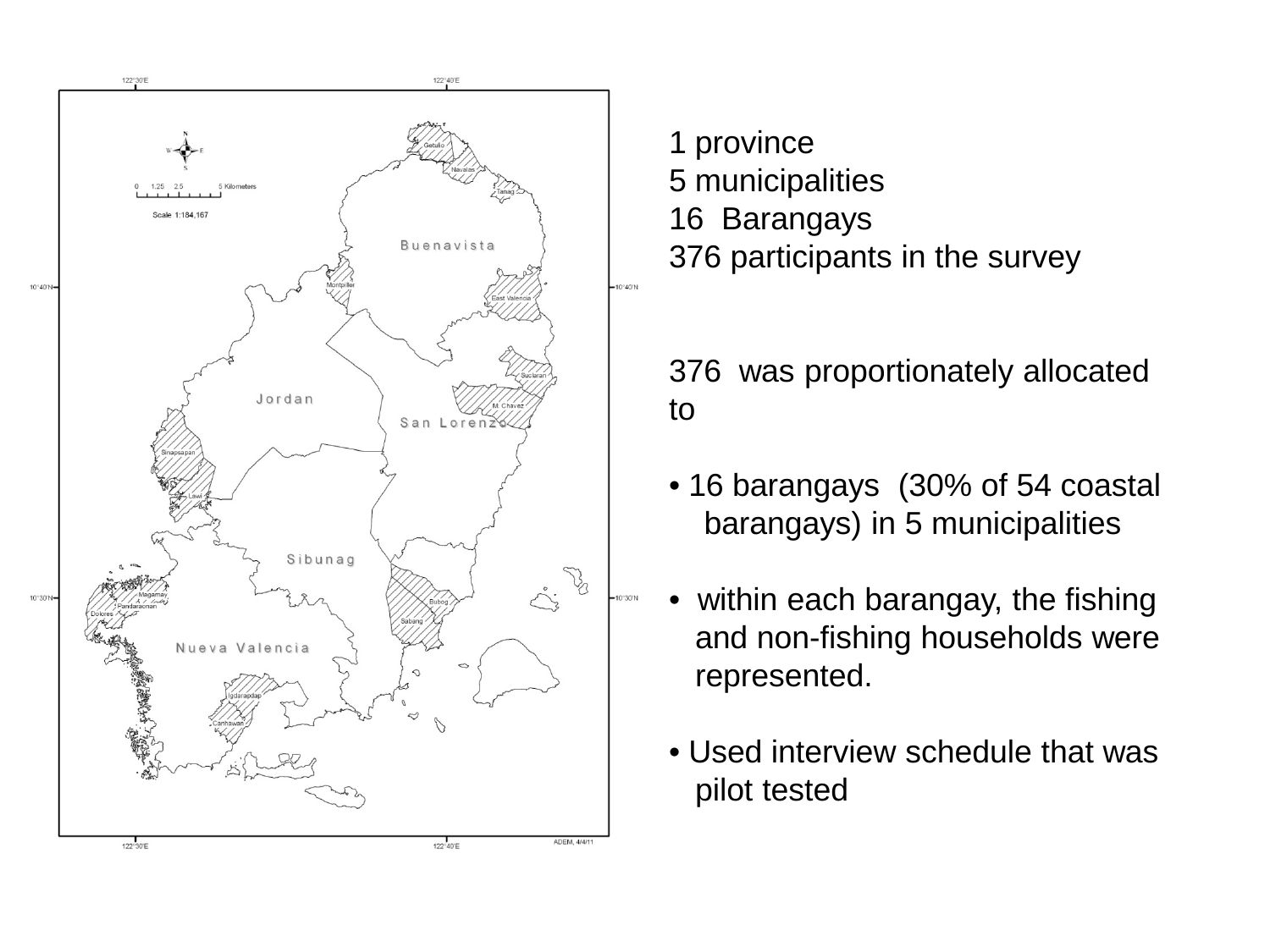#### • Profile

| <b>Types of Households</b> |     | No. | %      |       |
|----------------------------|-----|-----|--------|-------|
| and sex                    |     |     |        |       |
| <b>Fishing</b>             | 235 |     | 62.50  |       |
| Male                       |     | 95  |        | 40.43 |
| Female                     |     | 140 |        | 59.57 |
| Non-fishing                | 141 |     | 37.50  |       |
| Male                       |     | 54  |        | 38.30 |
| Female                     |     | 87  |        | 61.70 |
| Total                      | 376 |     | 100.00 |       |
| Male                       |     | 149 |        | 38.15 |
| Female                     |     | 227 |        | 61.85 |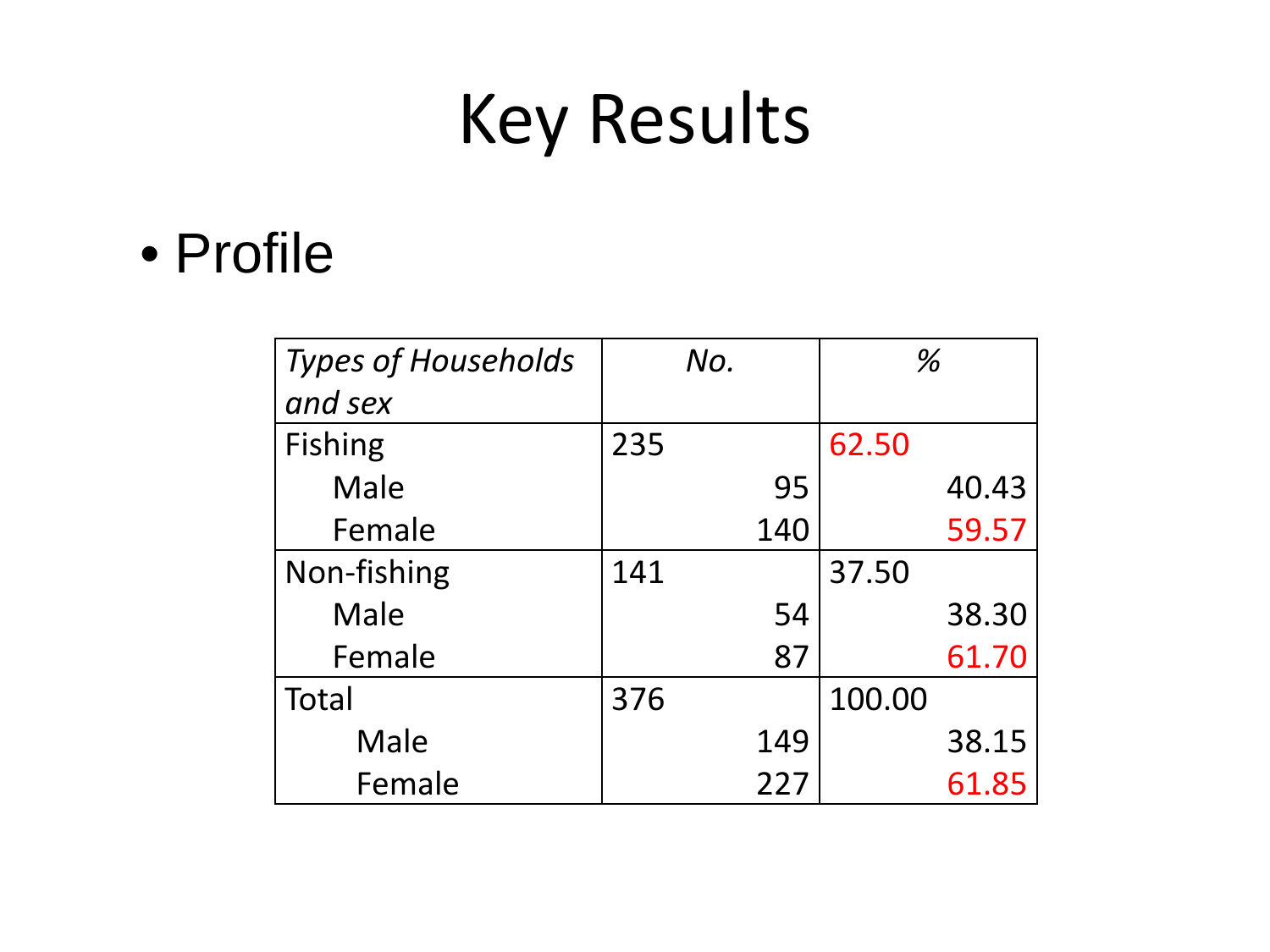#### • Profile

|                  |          | Fishing   |             |          | Non-Fishing      |                      | All       |            |          |
|------------------|----------|-----------|-------------|----------|------------------|----------------------|-----------|------------|----------|
|                  | Male     | Female    | All         | Male     | Femal            | All                  | Male      | Femal      | All      |
|                  | $n = 95$ | $n = 140$ | $N_f = 235$ | $n = 54$ | $\boldsymbol{e}$ | $N_{\text{nf}} = 23$ | $n = 149$ | $\epsilon$ | $NA=376$ |
|                  |          |           |             |          | $n = 87$         | 5                    |           | $n = 227$  |          |
| Age (mean)       | 47.95    | 43.24     | 45.14       | 52.61    | 47.17            | 49.26                | 49.64     | 44.75      | 46.69    |
|                  |          |           |             |          |                  |                      |           |            |          |
| <b>Education</b> |          |           |             |          |                  |                      |           |            |          |
| At most          | 49       | 51        | 100         | 20       | 25               | 45                   | 69        | 76         | 145      |
| elementary       | 51.60    | 36.43     | 42.56       | 37.03    | 28.74            | 31.91                | 46.31     | 33.48      | 38.56    |
| graduate         |          |           |             |          |                  |                      |           |            |          |
| High             | 36       | 64        | 100         | 22       | 33               | 55                   | 58        | 97         | 155      |
| school/graduate  | 37.90    | 45.71     | 42.56       | 40.74    | 37.93            | 39.00                | 38.93     | 42.73      | 41.22    |
| At least college | 10       | 25        | 35          | 12       | 29               | 41                   | 39        | 37         | 76       |
| level            | 10.50    | 17.85     | 14.89       | 22.22    | 33.34            | 29.08                | 26.17     | 16.30      | 20.21    |
| <b>Catholic</b>  | 76       | 98        | 174         | 39       | 72               | 111                  | 115       | 170        | 285      |
|                  | 80.00    | 70.00     | 74.04       | 72.22    | 82.76            | 78.72                | 77.18     | 74.89      | 75.80    |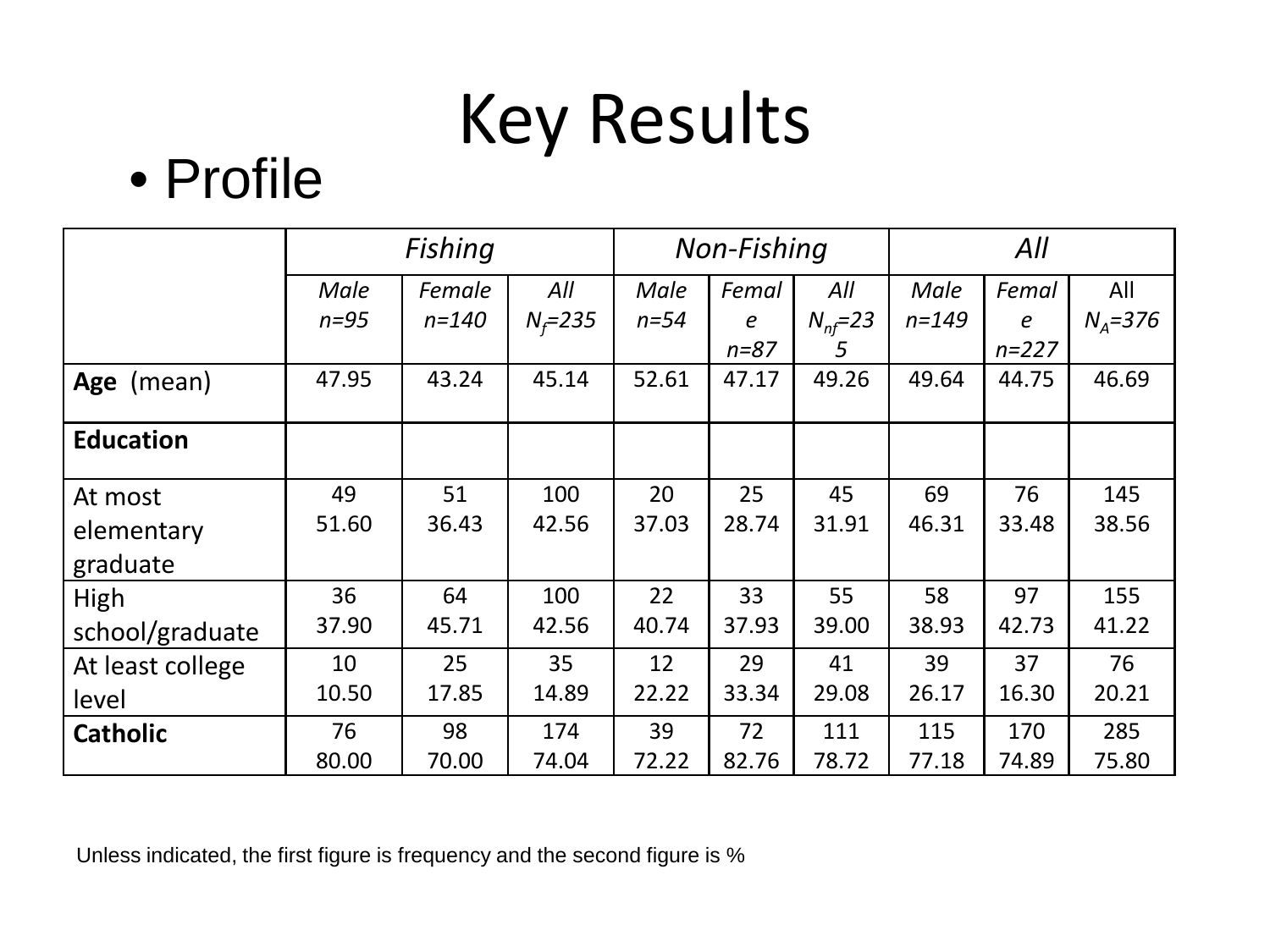#### • Profile

| Indicators            |          | Fishing   |             |          | Non-Fishing |                       |           | All       |             |
|-----------------------|----------|-----------|-------------|----------|-------------|-----------------------|-----------|-----------|-------------|
|                       | Male     | Female    | All         | Male     | Female      | All                   | Male      | Female    |             |
|                       | $n = 95$ | $n = 140$ | $N_f = 235$ | $n = 54$ | $n = 87$    | $N_{\text{nf}} = 235$ | $n = 149$ | $n = 227$ | $N_A = 376$ |
| Household size        | 4.26     | 5.09      | 4.75        | 4.20     | 4.18        | 4.19                  | 4.28      | 4.76      | 4.54        |
| (mean)                |          |           |             |          |             |                       |           |           |             |
| Owns lot where        | 52       | 71        | 123         | 29       | 37          | 66                    | 81        | 108       | 189         |
| house is standing     | 54.74    | 50.71     | 52.34       | 53.70    | 42.53       | 46.81                 | 54.36     | 47.58     | 50.27       |
| House wall made of    | 59       | 96        | 155         | 30       | 45          | 74                    | 89        | 140       | 229         |
| to predominantly      | 62.11    | 68.57     | 65.96       | 55.56    | 51.72       | 52.48                 | 59.73     | 61.67     | 60.90       |
| light materials       |          |           |             |          |             |                       |           |           |             |
| Have electricity at   | 61       | 100       | 161         | 35       | 71          | 106                   | 96        | 171       | 267         |
| home                  | 64.21    | 71.43     | 68.51       | 64.81    | 81.61       | 75.18                 | 64.43     | 75.33     | 71.01       |
| Electric bill P, mean | 367.41   | 311.27    | 332.50      | 749.12   | 445.74      | 544.92                | 506.96    | 367.63    | 417.47      |
|                       |          |           |             |          |             |                       |           |           |             |
| Drink water from      | 19       | 31        | 50          | 12       | 25          | 37                    | 31        | 56        | 87          |
| owned sources         | 20.00    | 22.14     | 21.23       | 22.22    | 28.74       | 15.74                 | 20.81     | 24.67     | 23.71       |
| Use mainly owned      | 61       | 97        | 158         | 37       | 67          | 104                   | 98        | 164       | 262         |
| flushed toilet        | 64.21    | 69.29     | 67.23       | 68.52    | 77.01       | 73.76                 | 65.77     | 72.25     | 69.68       |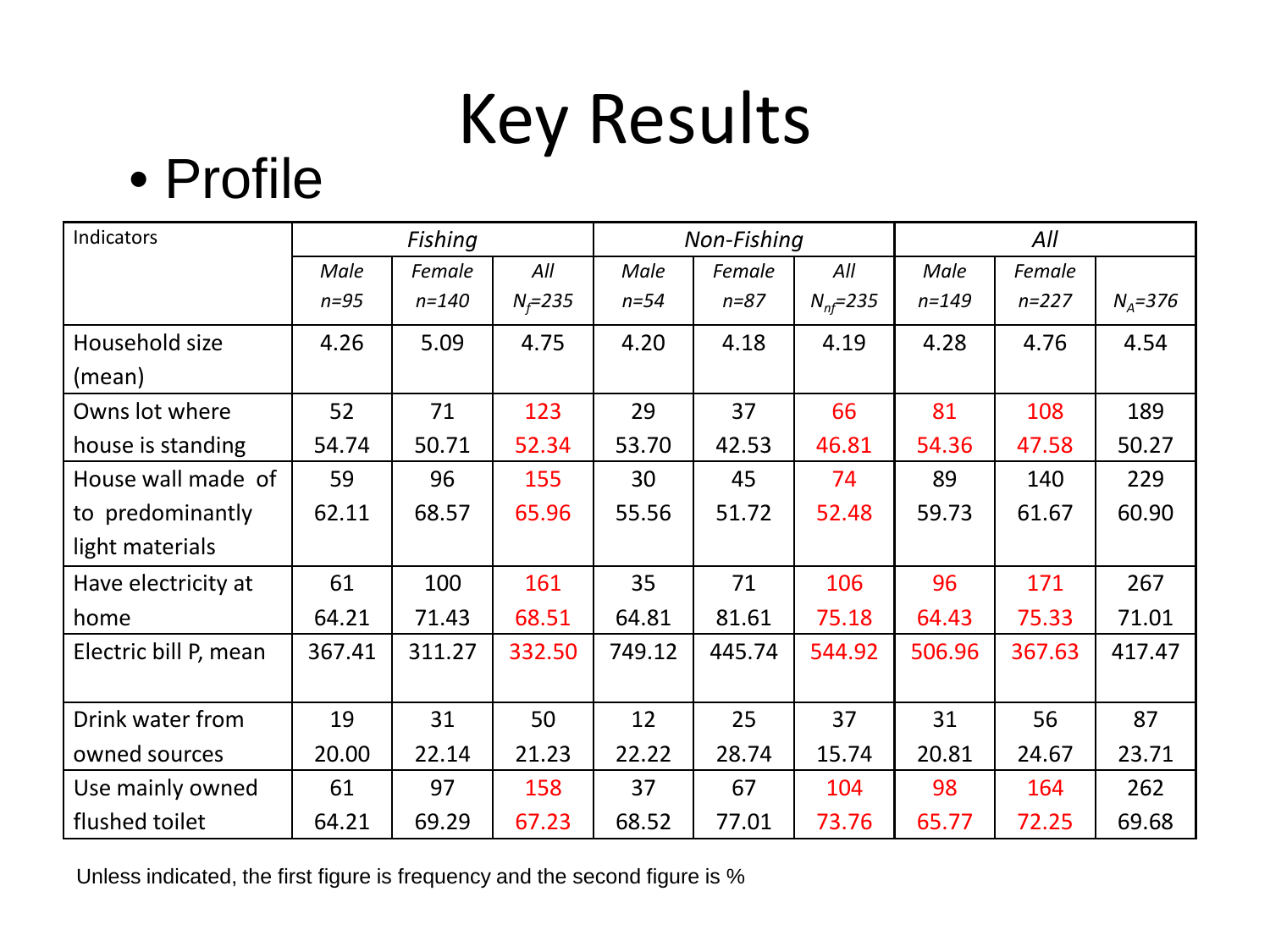#### • Views

|                         |          | Fishing   |             |          | Non-Fishing |                       |           | All       |             |
|-------------------------|----------|-----------|-------------|----------|-------------|-----------------------|-----------|-----------|-------------|
|                         | Male     | Female    | All         | Male     | Female      | All                   | Male      | Female    |             |
|                         | $n = 95$ | $n = 140$ | $N_f = 235$ | $n = 54$ | $n = 87$    | $N_{\text{nf}} = 235$ | $n = 149$ | $n = 227$ | $N_A = 376$ |
| <b>Borrowed amounts</b> | 68       | 110       | 178         | 39       | 66          | 105                   | 107       | 176       | 283         |
| should be paid          | 71.58    | 78.57     | 75.74       | 72.22    | 75.86       | 74.47                 | 71.81     | 77.53     | 75.27       |
| Credit is big help to   | 65       | 97        | 162         | 39       | 50          | 89                    | 104       | 147       | 251         |
| the poor                | 68.42    | 69.29     | 68.94       | 72.22    | 57.47       | 63.12                 | 69.80     | 64.76     | 66.76       |
| Credit can be           | 52       | 88        | 140         | 25       | 54          | 79                    | 77        | 142       | 219         |
| dangerous/a             | 54.74    | 62.86     | 59.57       | 46.30    | 62.07       | 56.03                 | 51.68     | 62.56     | 58.24       |
| problem                 |          |           |             |          |             |                       |           |           |             |
| Credit is needed        | 59       | 83        | 142         | 33       | 41          | 74                    | 92        | 124       | 216         |
|                         | 62.11    | 59.29     | 60.43       | 61.11    | 47.13       | 52.48                 | 61.74     | 54.63     | 57.45       |
| Borrowed money          | 46       | 73        | 119         | 22       | 50          | 72                    | 68        | 123       | 191         |
| should be managed       | 48.42    | 52.14     | 50.64       | 40.74    | 57.47       | 51.06                 | 45.64     | 54.19     | 50.80       |
| well                    |          |           |             |          |             |                       |           |           |             |
| Borrowed money is       | 36       | 80        | 116         | 21       | 47          | 68                    | 57        | 127       | 184         |
| difficult to pay        | 37.8     | 57.14     | 49.36       | 38.89    | 54.02       | 48.23                 | 38.26     | 55.95     | 48.94       |
| Borrow only when        | 30       | 65        | 95          | 21       | 25          | 46                    | 51        | 90        | 141         |
| needed                  | 31.58    | 46.43     | 40.43       | 38.89    | 28.74       | 32.62                 | 34.23     | 39.65     | 37.50       |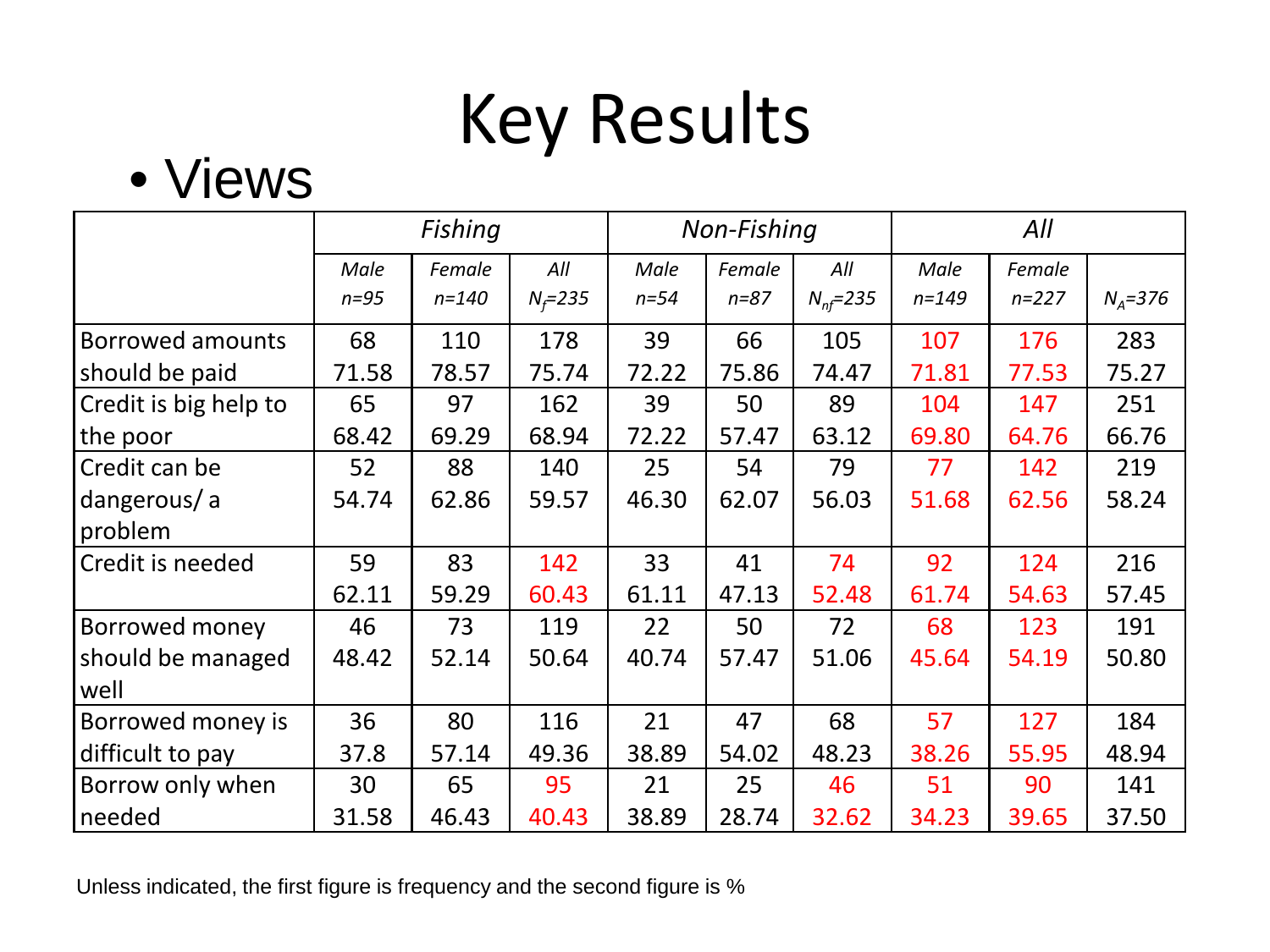#### • Views

|                         |          | Fishing   |             |        | <b>Non-Fishing</b> |                       |           | All       |             |
|-------------------------|----------|-----------|-------------|--------|--------------------|-----------------------|-----------|-----------|-------------|
|                         | Male     | Female    | All         | Male   | Female             | All                   | Male      | Female    |             |
|                         | $n = 95$ | $n = 140$ | $N_f = 235$ | $n=54$ | $n = 87$           | $N_{\text{nf}} = 235$ | $n = 149$ | $n = 227$ | $N_A = 376$ |
| Credit can help         | 77       | 120       | 197         | 39     | 63                 | 102                   | 116       | 183       | 299         |
|                         | 81.05    | 85.71     | 83.83       | 72.22  | 72.41              | 72.34                 | 77.85     | 77.22     | 79.52       |
| Ways credit can<br>help |          |           |             |        |                    |                       |           |           |             |
| Can help in             | 56       | 92        | 148         | 31     | 45                 | 76                    | 87        | 137       | 224         |
| putting food on         | 58.95    | 65.71     | 62.98       | 57.41  | 51.72              | 53.90                 | 58.39     | 60.35     | 59.57       |
| the table               |          |           |             |        |                    |                       |           |           |             |
| Can send                | 54       | 93        | 147         | 29     | 41                 | 70                    | 83        | 134       | 217         |
| children to             | 56.84    | 66.43     | 62.55       | 53.70  | 47.13              | 49.65                 | 55.70     | 59.03     | 57.71       |
| school                  |          |           |             |        |                    |                       |           |           |             |
| Can help in the         | 57       | 84        | 141         | 22     | 43                 | 65                    | 79        | 127       | 206         |
| business                | 60.00    | 60.00     | 60.00       | 40.74  | 49.43              | 46.10                 | 53.02     | 55.95     | 54.79       |
| Can help during         | 42       | 76        | 118         | 23     | 34                 | 57                    | 65        | 110       | 175         |
| sickness                | 44.21    | 54.29     | 50.21       | 42.59  | 39.08              | 40.43                 | 43.62     | 48.49     | 46.54       |
| Can help in             | 23       | 41        | 64          | 12     | 23                 | 35                    | 35        | 64        | 99          |
| buying farm             | 24.21    | 29.29     | 27.23       | 22.22  | 26.44              | 24.82                 | 23.49     | 28.19     | 26.33       |
| inputs                  |          |           |             |        |                    |                       |           |           |             |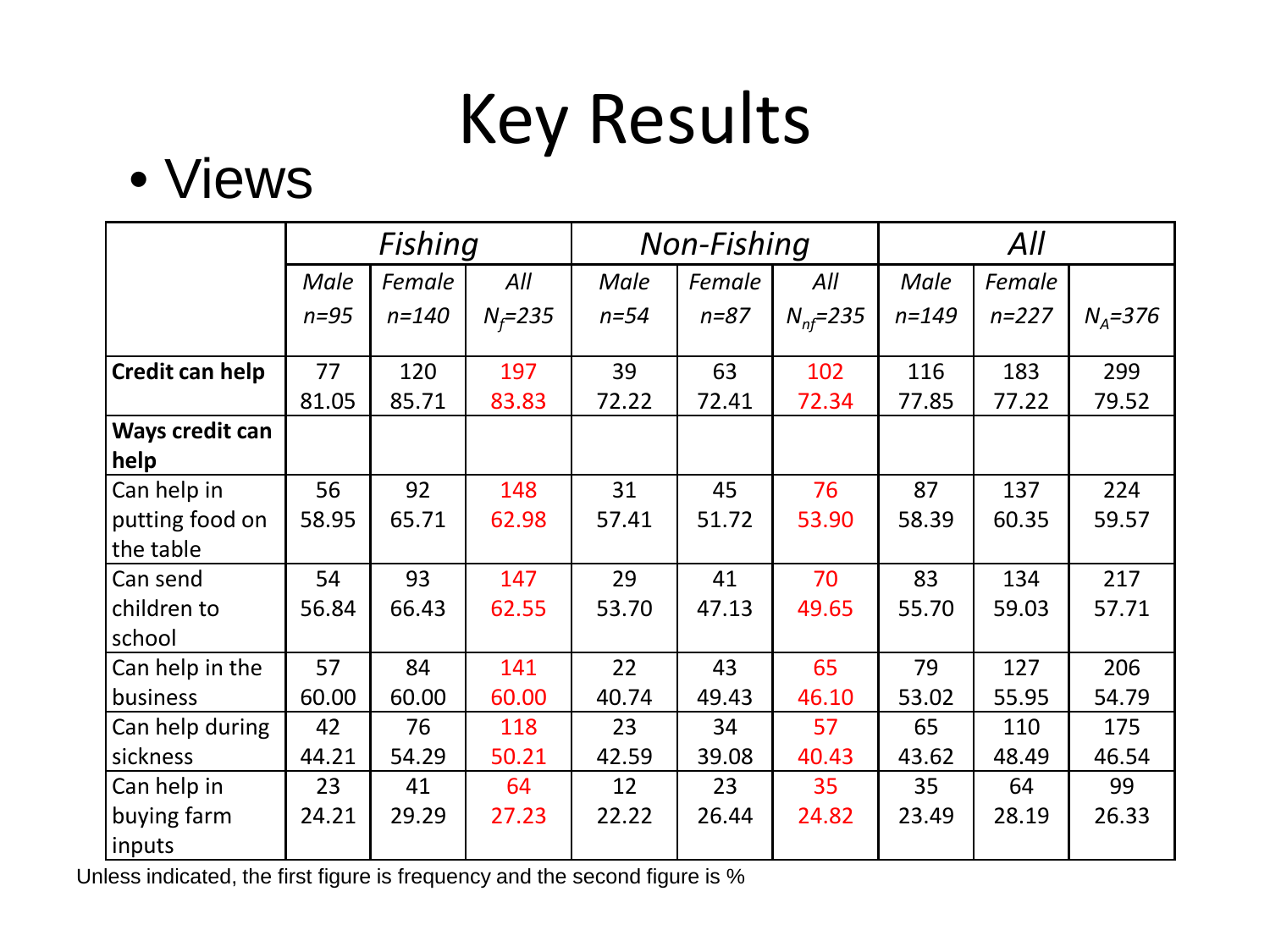#### • Views

|                 |        | Fishing   |             |             | <b>Non-Fishing</b> |                       | All       |           |               |  |
|-----------------|--------|-----------|-------------|-------------|--------------------|-----------------------|-----------|-----------|---------------|--|
|                 | Male   | Female    | All         | <b>Male</b> | Female             | All                   | Male      | Female    |               |  |
|                 | $n=95$ | $n = 140$ | $N_f = 235$ | $n = 54$    | $n = 87$           | $N_{\text{nf}} = 235$ | $n = 149$ | $n = 227$ | $N_{A} = 376$ |  |
| Local           | 59     | 86        | 145         | 30          | 53                 | 83                    | 89        | 139       | 228           |  |
| government      | 62.11  | 61.43     | 61.70       | 55.56       | 60.92              | 58.87                 | 59.73     | 61.23     | 60.64         |  |
| Private sector  | 35     | 64        | 99          | 22          | 28                 | 50                    | 57        | 92        | 149           |  |
|                 | 36.84  | 45.71     | 42.13       | 40.74       | 32.18              | 35.46                 | 38.26     | 40.53     | 39.63         |  |
| <b>National</b> | 23     | 47        | 70          | 10          | 22                 | 32                    | 33        | 69        | 102           |  |
| government      | 24.21  | 33.57     | 29.79       | 18.52       | 25.29              | 22.70                 | 22.10     | 30.40     | 27.13         |  |
| <b>NGO</b>      | 17     | 36        | 53          | 7           | 27                 | 34                    | 24        | 63        | 87            |  |
|                 | 17.89  | 25.71     | 22.55       | 12.96       | 31.03              | 24.11                 | 16.12     | 27.75     | 23.14         |  |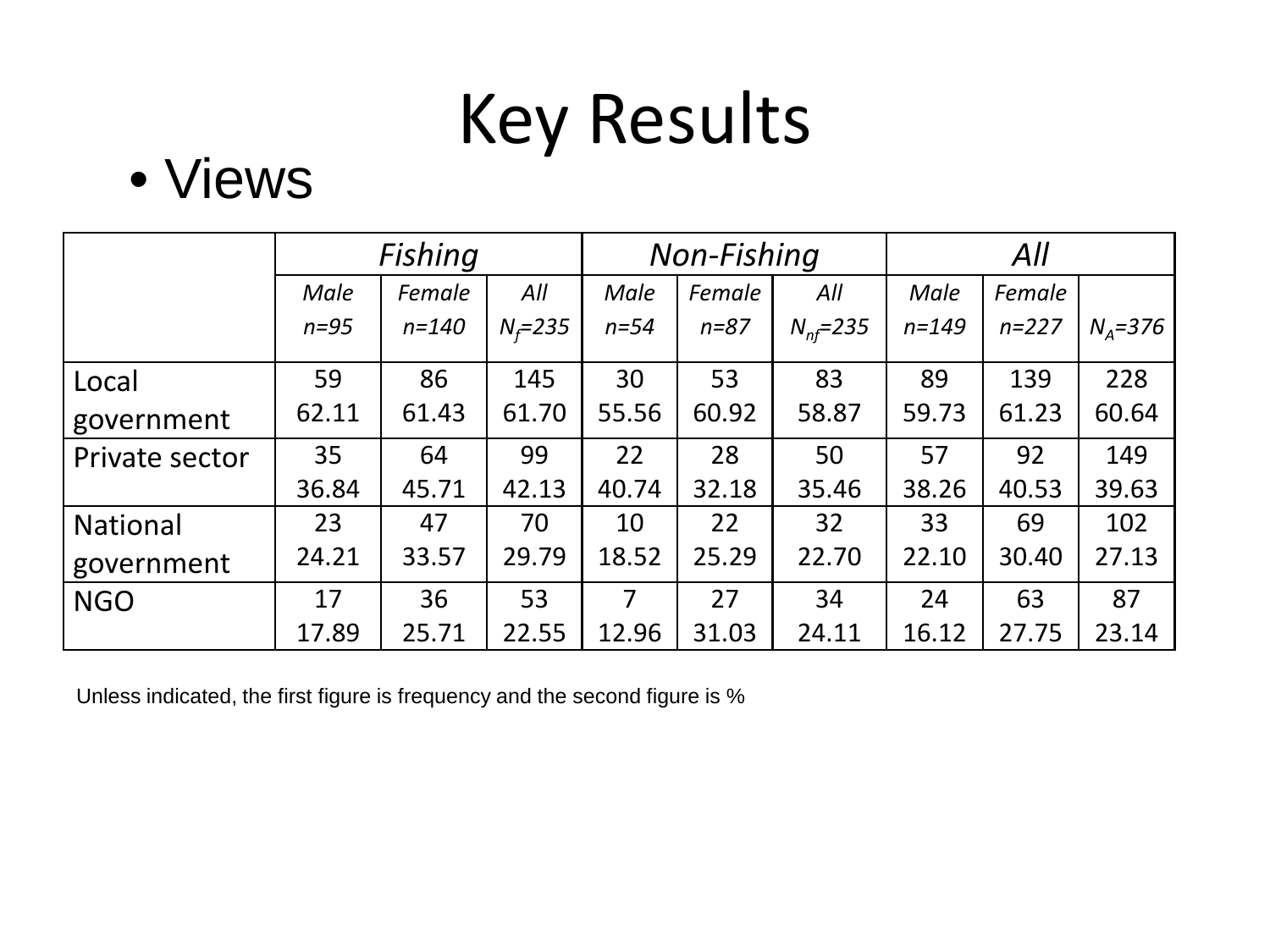#### • Need for Credit

|                                                                                                                             |        | Fishing   |             |        | <b>Non-Fishing</b> |                       | All       |           |             |
|-----------------------------------------------------------------------------------------------------------------------------|--------|-----------|-------------|--------|--------------------|-----------------------|-----------|-----------|-------------|
|                                                                                                                             | Male   | Female    | All         | Male   | Female             | All                   | Male      | Female    |             |
|                                                                                                                             | $n=95$ | $n = 140$ | $N_f = 235$ | $n=54$ | $n = 87$           | $N_{\text{nf}} = 235$ | $n = 149$ | $n = 227$ | $N_A = 376$ |
| Number of<br>times<br>experienced<br>the need for<br>credit during<br>the last 12<br>months prior to<br>interview<br>(mean) | 5.55   | 5.93      | 5.52        | 4.81   | 5.05               | 4.95                  | 5.26      | 5.36      | 5.32        |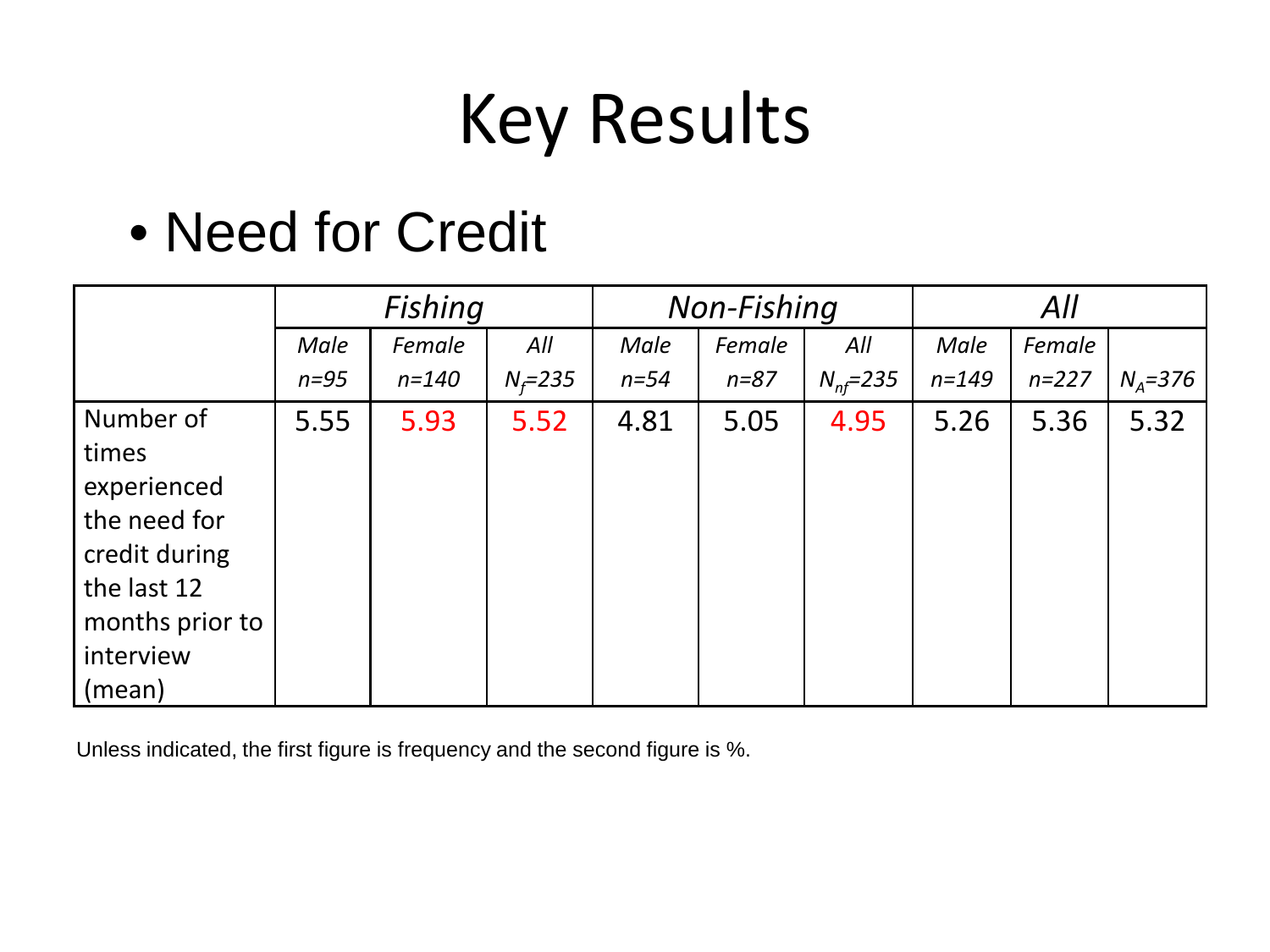• Need, Participation and Access

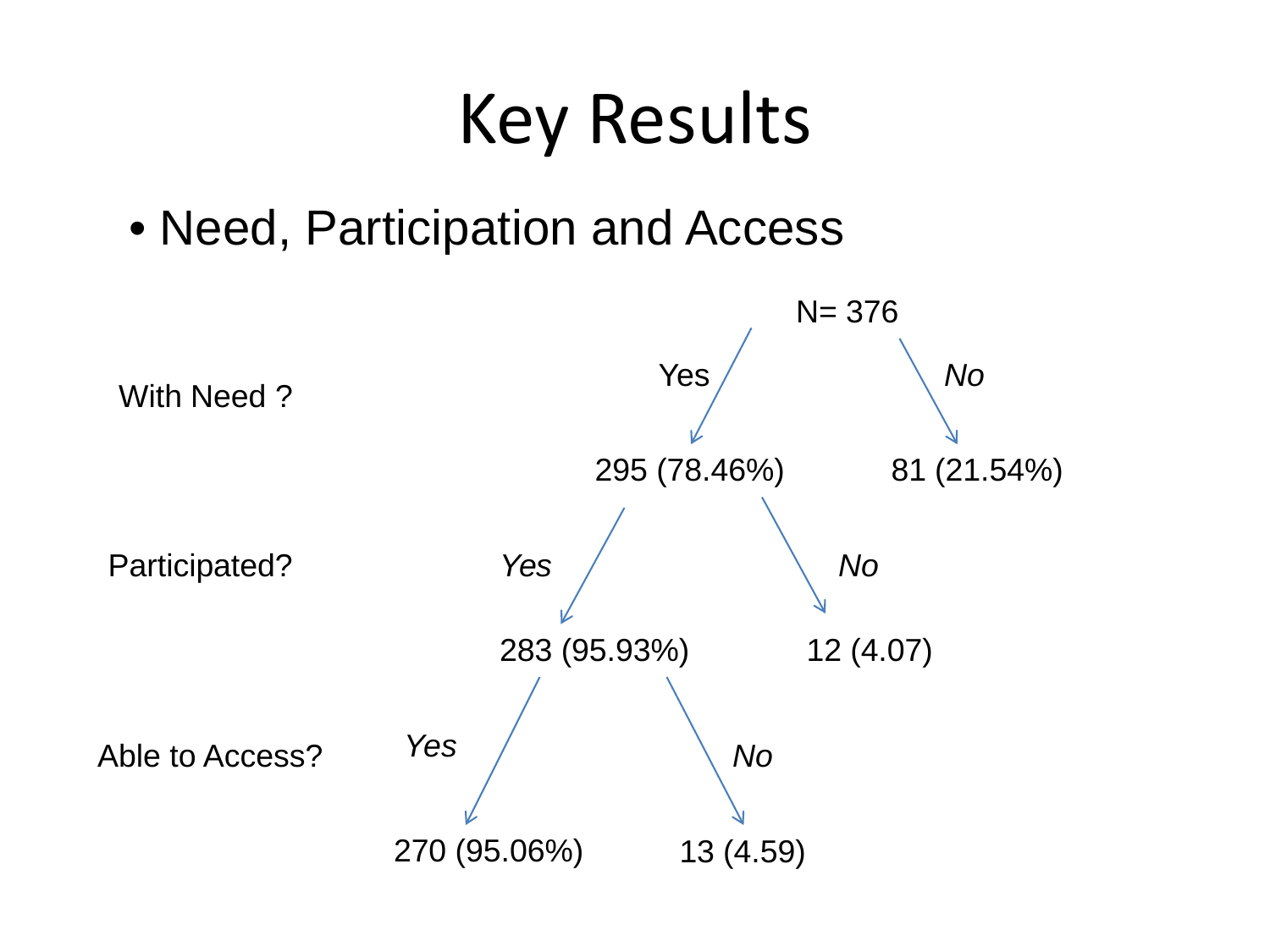• Need, Participation and Access

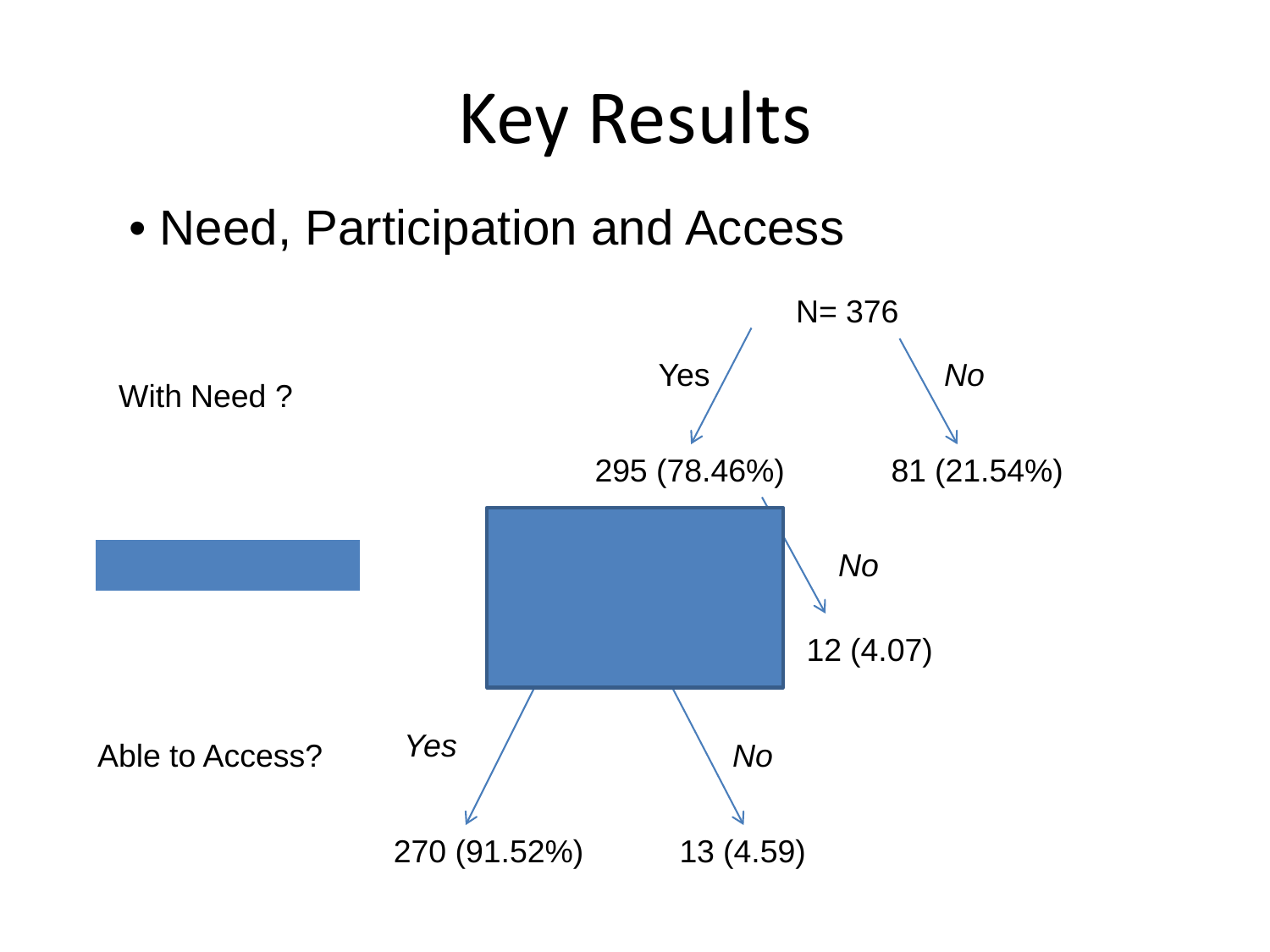#### • Need, Participation and Access

|             |        | Fishing   |                 |        | Non-Fishing |                       |           | All       |          |
|-------------|--------|-----------|-----------------|--------|-------------|-----------------------|-----------|-----------|----------|
|             | Male   | Female    | All $N_f = 235$ | Male   | Female      | All                   | Male      | Female    |          |
|             | $n=95$ | $n = 140$ |                 | $n=54$ | $n = 87$    | $N_{\text{nf}} = 235$ | $n = 149$ | $n = 227$ | $Na=376$ |
| Needed to   | 66     | 126       | 192             | 43     | 60          | 103                   | 109       | 186       | 295      |
| borrow*     | 69.47  | 90.00     | 81.70           | 79.62  | 68.97       | 73.05                 | 73.15     | 81.94     | 78.46    |
| Applied for | 62     | 122       | 184             | 41     | 58          | 99                    | 103       | 180       | 283      |
| credit *    | 93.94  | 96.43     | 95.83           | 95.35  | 96.97       | 96.70                 | 94.49     | 96.77     | 95.93    |
| Able to     | 61     | 115       | 176             | 38     | 56          | 95                    | 99        | 172       | 270      |
| borrow**    | 98.38  | 94.26     | 95.65           | 92.68  | 96.55       | 95.96                 | 96.11     | 95.56     | 95.41    |
|             | 92.42  | 91.26     | 91.67           | 88.37  | 93.33       | 92.23                 | 90.82     | 92.47     | 91.53    |

\*Unless indicated, the first figure is frequency and the second figure is %

\*\*the first figure is frequency. the second figure is % of those who participated; third figure is % of those in need of credit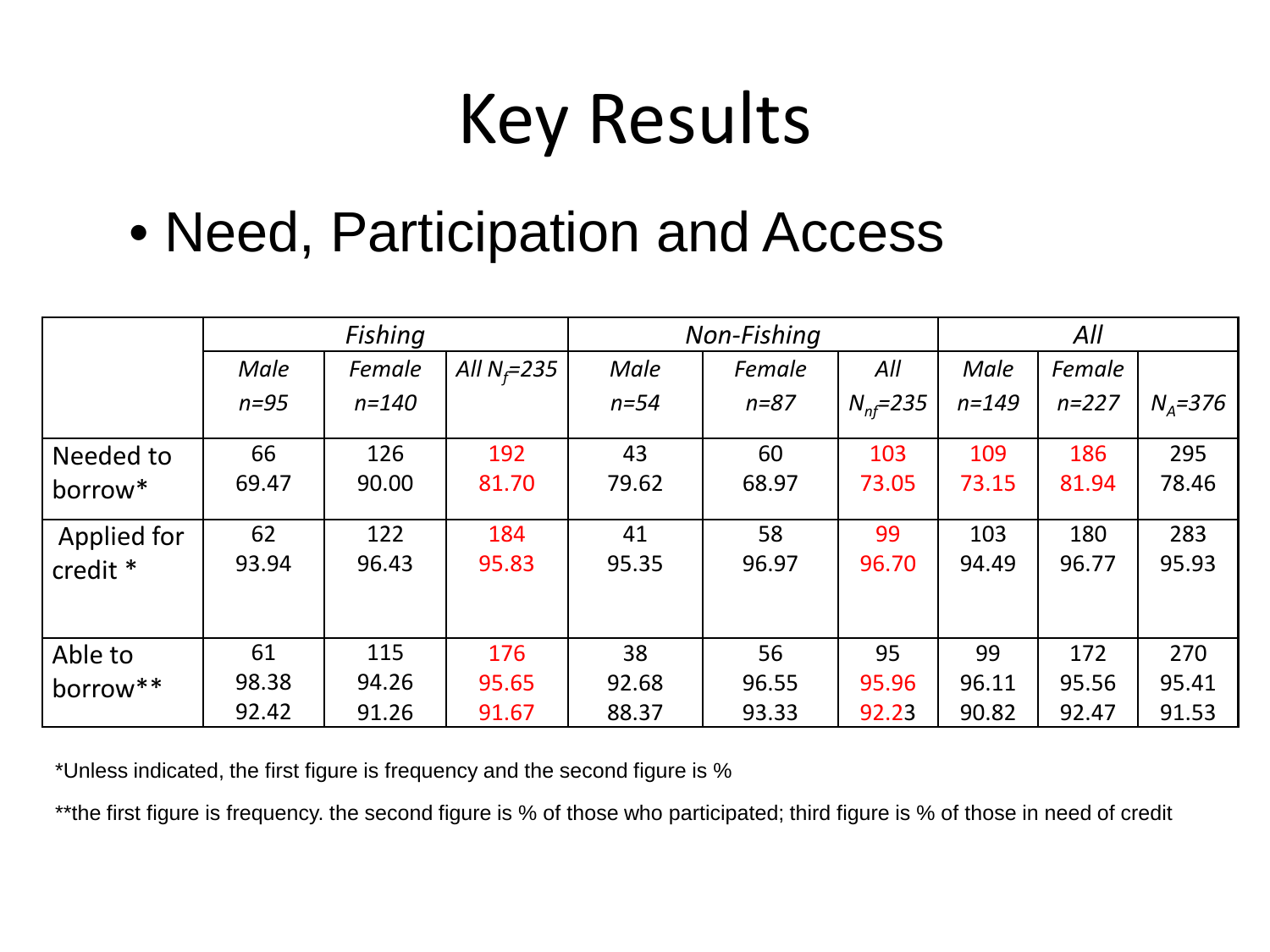#### • Need, Participation and Access

| Amount            |        | Fishing   |             |          | Non-Fishing |                       | All       |           |          |  |
|-------------------|--------|-----------|-------------|----------|-------------|-----------------------|-----------|-----------|----------|--|
|                   | Male   | Female    | All         | Male     | Female      | All                   | Male      | Female    |          |  |
|                   | $n=95$ | $n = 140$ | $N_f = 235$ | $n = 54$ | $n = 87$    | $N_{\text{nf}} = 235$ | $n = 149$ | $n = 227$ | $Na=376$ |  |
| needed            | 5,965  | 7,701     | 7,104       | 10,215   | 9,049       | 9,536                 | 7,642     | 8,136     | 7,953    |  |
| Applied for       | 5,133  | 6,699     | 6,171       | 7,860    | 8,630       | 8,311                 | 6,218     | 7,321     | 6,920    |  |
| Able to<br>borrow | 4,280  | 6,104     | 5,472       | 8,382    | 6,633       | 8,263                 | 5,854     | 6,793     | 6,122    |  |

\*based on last loan availed in the last 6 months prior to interview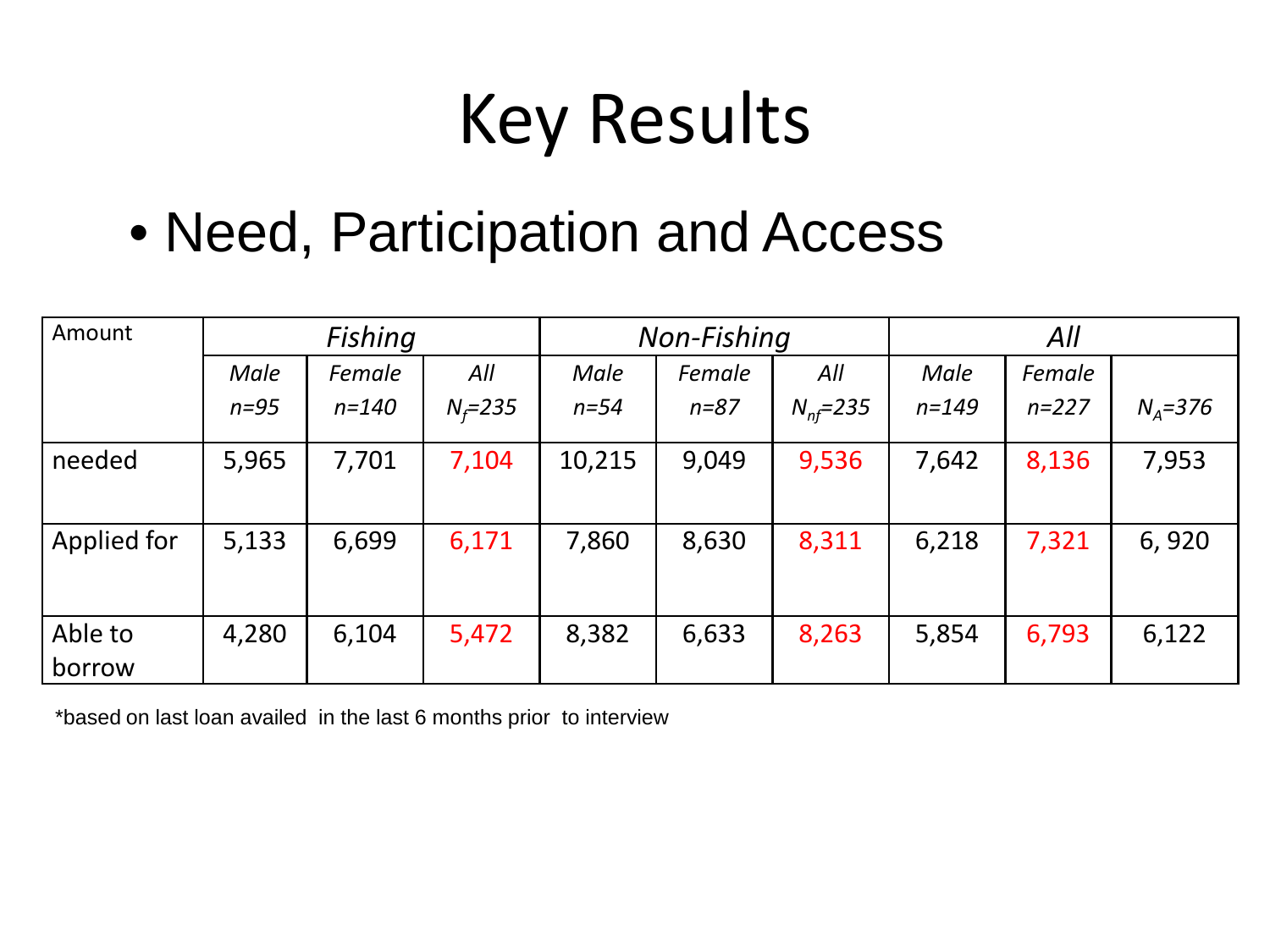#### • Decision-making

#### Who Decided to Apply?

| Amount        |          | Fishing   |             |              | Non-Fishing |                    | All       |           |             |  |
|---------------|----------|-----------|-------------|--------------|-------------|--------------------|-----------|-----------|-------------|--|
|               | Male     | Female    | All         | Male         | Female      | All                | Male      | Female    |             |  |
|               | $n = 65$ | $n = 125$ | $N_f = 190$ | $n = 41$     | $n=59$      | $N_{\eta f} = 100$ | $n = 106$ | $n = 184$ | $N_A = 290$ |  |
| Husband       | 19       | 14        | 33          | 17           | 5           | 22                 | 36        | 19        | 55          |  |
|               | 33.92    | 11.2      | 17.36       | 41.46        | 8.47        | 22.00              | 33.96     | 10.33     | 18.97       |  |
| Husband       | 36       | 70        | 106         | 22           | 26          | 48                 | 58        | 96        | 154         |  |
| and wife      | 55.38    | 56.00     | 55.79       | 53.67        | 44.07       | 48.00              | 54.72     | 52.17     | 53.19       |  |
| Wife          | 5        | 30        | 35          | $\mathbf{1}$ | 18          | 19                 | 6         | 48        | 54          |  |
|               | 7.69     | 24.00     | 18.42       | 2.44         | 30.51       | 19.00              | 5.66      | 26.09     | 18.62       |  |
| <b>Others</b> | 5        | 11        | 16          | $\mathbf 1$  | 10          | 11                 | 6         | 21        | 27          |  |
|               | 7.69     | 8.8       | 8.42        | 2.44         | 16.95       | 11.00              | 5.66      | 11.41     | 9.31        |  |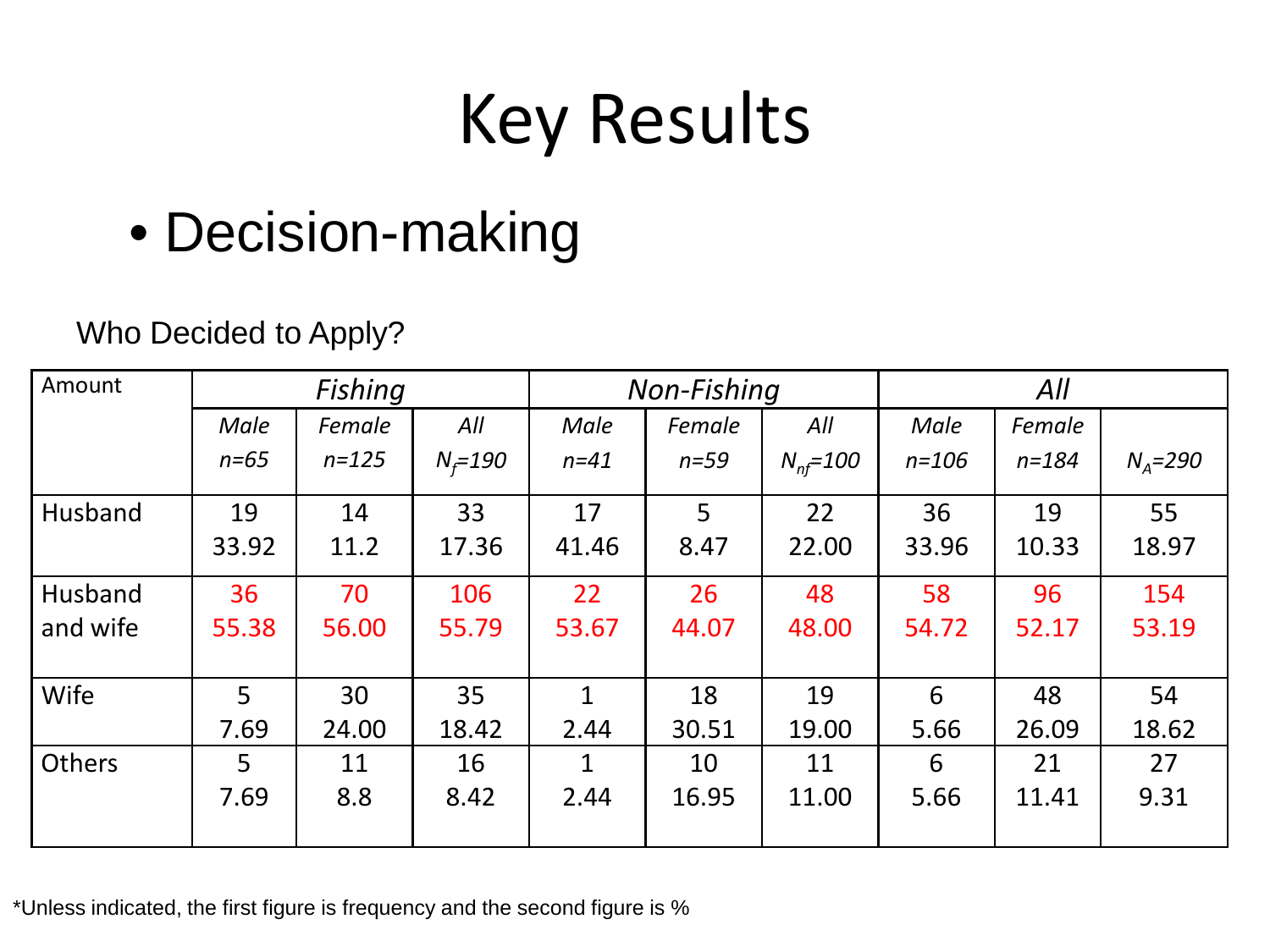#### • Decision-making

#### Who applied?

| Amount        |          | Fishing   |             |              | Non-Fishing    |                       | All            |           |             |  |
|---------------|----------|-----------|-------------|--------------|----------------|-----------------------|----------------|-----------|-------------|--|
|               | Male     | Female    | All         | Male         | Female         | All                   | Male           | Female    |             |  |
|               | $n = 65$ | $n = 125$ | $N_f = 190$ | $n = 41$     | $n=59$         | $N_{\text{nf}} = 100$ | $n = 106$      | $n = 184$ | $N_A = 290$ |  |
| Husband       | 36       | 20        | 56          | 29           | 10             | 39                    | 65             | 30        | 95          |  |
|               | 55.39    | 16.00     | 29.47       | 70.73        | 16.95          | 39.00                 | 61.32          | 16.30     | 32.76       |  |
| Husband       | 3        | 7         | 10          | $\mathbf{1}$ | $\overline{0}$ | $\mathbf{1}$          | $\overline{4}$ | 7         | 11          |  |
| and wife      | 4.60     | 5.60      | 5.26        | 2.43         | 0.00           | 1.00                  | 3.77           | 3.80      | 3.79        |  |
|               |          |           |             |              |                |                       |                |           |             |  |
| Wife          | 20       | 84        | 104         | 10           | 39             | 49                    | 30             | 123       | 153         |  |
|               | 30.77    | 67.2      | 54.74       | 24.39        | 66.10          | 49.00                 | 28.30          | 66.85     | 52.76       |  |
| <b>Others</b> | 6        | 14        | 20          | 1            | 10             | 11                    | 7              | 24        | 31          |  |
|               | 9.23     | 11.20     | 10.53       | 2.43         | 16.95          | 11.00                 | 6.67           | 13.04     | 10.69       |  |
|               |          |           |             |              |                |                       |                |           |             |  |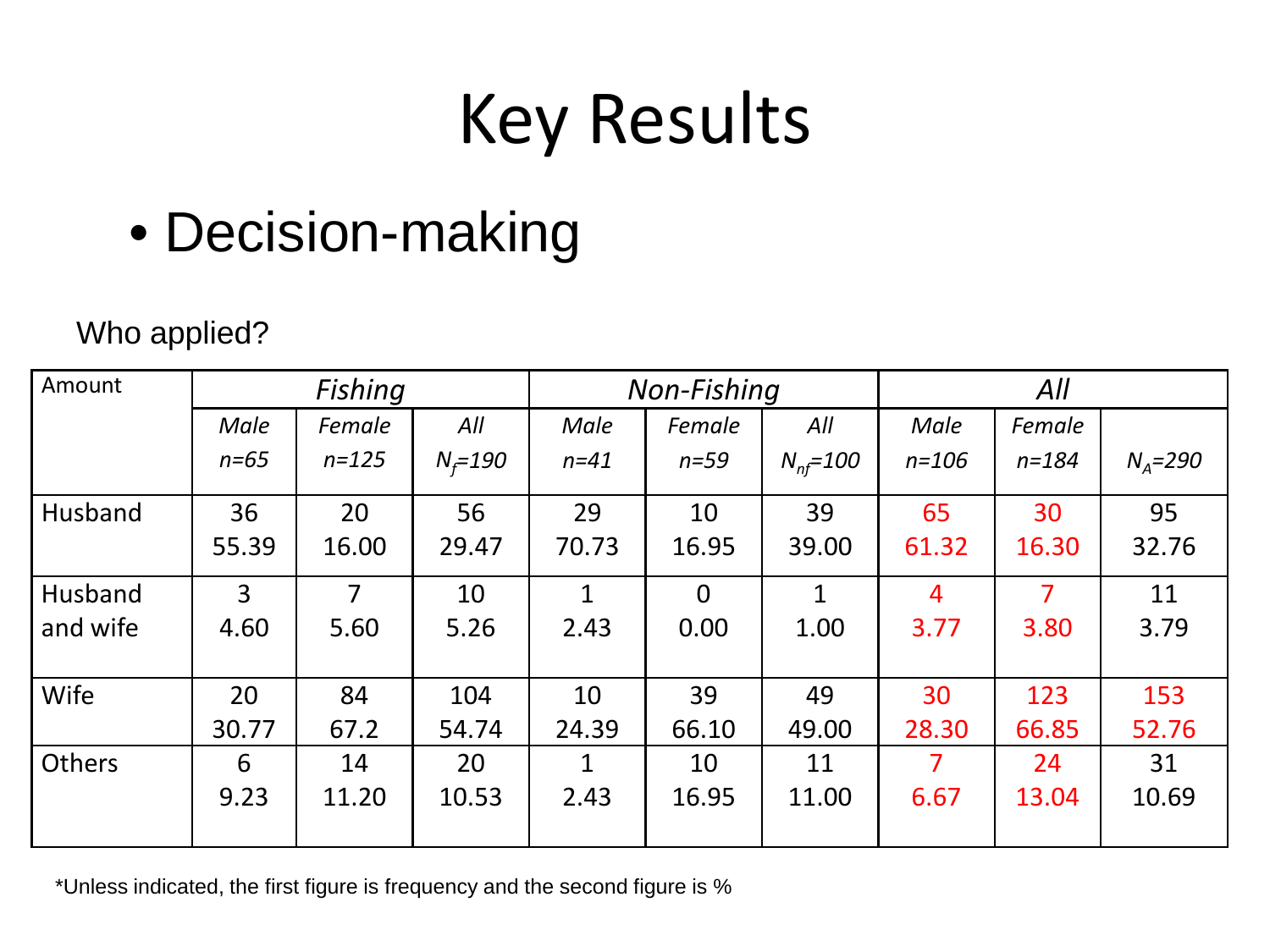#### • Decision-making

#### Decided on the use of borrowed money

| Amount        |                | Fishing   |             |                | Non-Fishing  |                       | All       |           |             |  |
|---------------|----------------|-----------|-------------|----------------|--------------|-----------------------|-----------|-----------|-------------|--|
|               | Male           | Female    | All         | Male           | Female       | All                   | Male      | Female    |             |  |
|               | $n = 65$       | $n = 125$ | $N_f = 190$ | $n = 41$       | $n=59$       | $N_{\text{nf}} = 100$ | $n = 106$ | $n = 184$ | $N_A = 290$ |  |
| Husband       | 14             | 11        | 25          | 16             | $\mathbf{1}$ | 17                    | 30        | 12        | 42          |  |
|               | 21.54          | 8.80      | 13.16       | 39.02          | 1.69         | 17.00                 | 28.30     | 6.52      | 14.48       |  |
| Husband       | 42             | 72        | 114         | 21             | 33           | 54                    | 63        | 105       | 168         |  |
| and wife      | 64.62          | 57.60     | 60.00       | 51.22          | 55.93        | 54.00                 | 59.43     | 57.07     | 57.93       |  |
| Wife          | $\overline{4}$ | 31        | 35          | $\overline{3}$ | 15           | 18                    | 7         | 46        | 53          |  |
|               | 6.15           | 24.80     | 18.42       | 7.31           | 25.42        | 18.00                 | 3.80      | 25.00     | 18.30       |  |
| <b>Others</b> | 5              | 11        | 16          | 1              | 10           | 11                    | 6         | 21        | 27          |  |
|               | 7.69           | 8.80      | 8.42        | 2.43           | 16.95        | 11.00                 | 5.67      | 11.41     | 9.31        |  |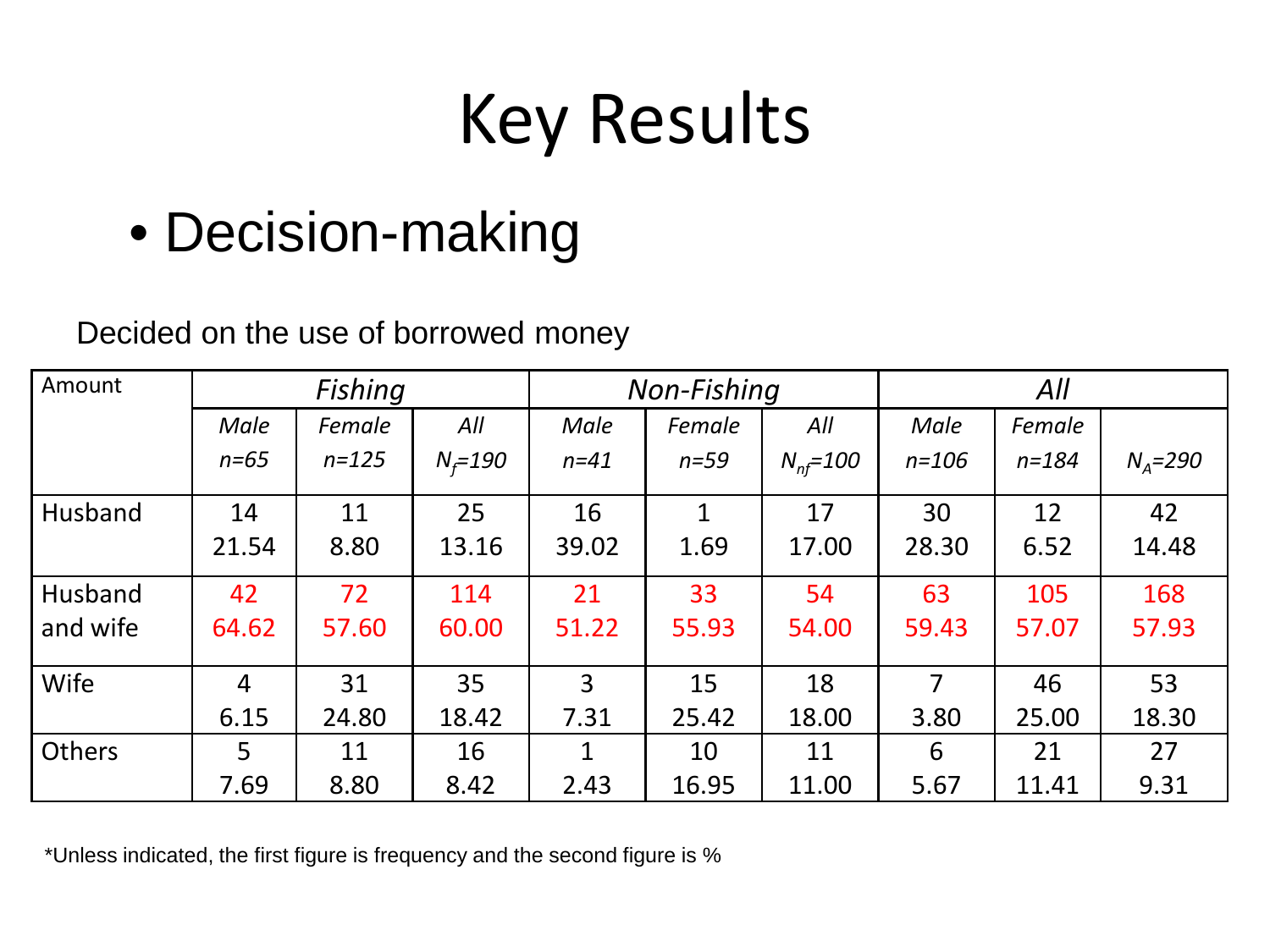#### • Decision-making

#### In-charge of paying the loan

| Amount        | Fishing  |           |             | Non-Fishing |        |                       | All       |           |             |
|---------------|----------|-----------|-------------|-------------|--------|-----------------------|-----------|-----------|-------------|
|               | Male     | Female    | All         | Male        | Female | All                   | Male      | Female    |             |
|               | $n = 65$ | $n = 125$ | $N_f = 190$ | $n = 41$    | $n=59$ | $N_{\text{nf}} = 100$ | $n = 106$ | $n = 184$ | $N_A = 290$ |
| Husband       | 35       | 38        | 73          | 29          | 17     | 46                    | 64        | 55        | 119         |
|               | 53.85    | 30.40     | 38.42       | 70.73       | 28.81  | 46.00                 | 60.38     | 29.89     | 41.03       |
| Husband       | 19       | 41        | 60          | 4           | 15     | 19                    | 23        | 56        | 79          |
| and wife      | 29.23    | 32.80     | 31.38       | 9.76        | 25.42  | 19.00                 | 21.70     | 30.43     | 27.24       |
| Wife          | 6        | 34        | 40          | 7           | 16     | 23                    | 13        | 50        | 63          |
|               | 9.23     | 27.20     | 21.05       | 17.03       | 27.12  | 23.00                 | 12.26     | 27.17     | 21.72       |
| <b>Others</b> | 5        | 12        | 17          | 1           | 11     | 17                    | 6         | 23        | 29          |
|               | 7.69     | 9.60      | 8.94        | 2.43        | 18.64  | 17.00                 | 5.66      | 12.50     | 10.00       |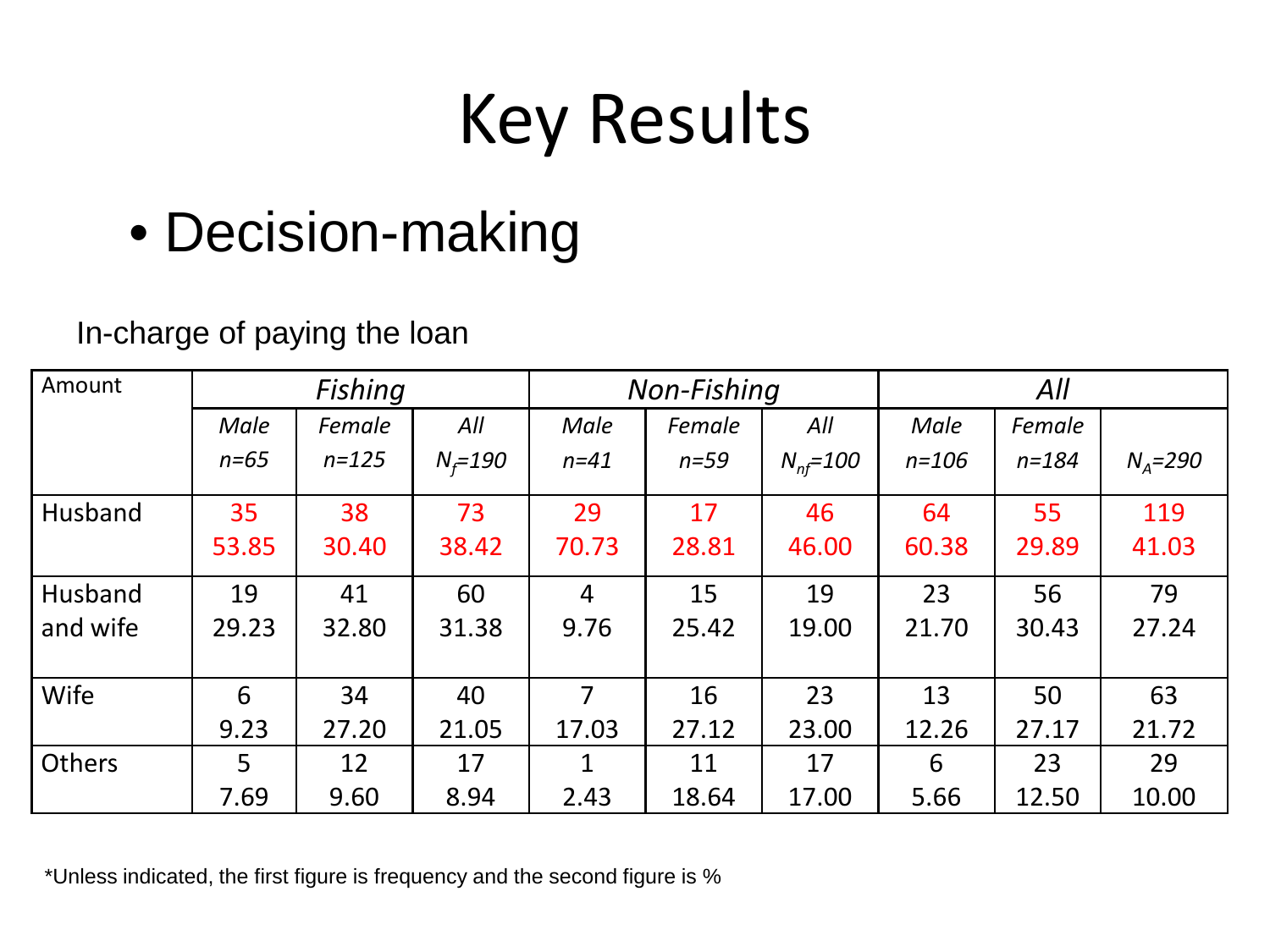#### • Credit source

| Amount        | <b>Fishing</b> |           |             | Non-Fishing    |                |                       | All            |           |          |
|---------------|----------------|-----------|-------------|----------------|----------------|-----------------------|----------------|-----------|----------|
|               | <b>Male</b>    | Female    | All         | Male           | Female         | All                   | Male           | Female    |          |
|               | $n = 66$       | $n = 126$ | $N_f = 192$ | $n = 43$       | $n = 60$       | $N_{\text{nf}} = 103$ | $n = 109$      | $n = 186$ | $NA=295$ |
| Relatives/ne  | 47             | 84        | 131         | 29             | 34             | 63                    | 76             | 118       | 194      |
| ighbors/frie  | 71.21          | 66.67     | 68.23       | 67.44          | 56.67          | 61.17                 | 69.72          | 63.44     | 65.76    |
| nds           |                |           |             |                |                |                       |                |           |          |
| Private       | 11             | 24        | 35          | 9              | 11             | 20                    | 20             | 35        | 55       |
| microfinance  | 16.67          | 19.04     | 18.23       | 20.93          | 18.33          | 19.42                 | 18.35          | 18.82     | 18.64    |
| institutions  |                |           |             |                |                |                       |                |           |          |
| Government    |                |           |             |                |                |                       |                |           |          |
| credit        | 3              | 9         | 12          | 3              | 8              | 11                    | 6              | 17        | 23       |
| facilities    | 4.55           | 7.14      | 6.25        | 6.98           | 13.33          | 10.68                 | 5.50           | 9.14      | 7.80     |
| <b>Others</b> | 5              | 9         | 14          | $\overline{2}$ | $\overline{7}$ | 9                     | $\overline{7}$ | 16        | 23       |
|               | 7.58           | 7.14      | 7.30        | 4.65           | 11.67          | 8.73                  | 6.42           | 8.60      | 7.80     |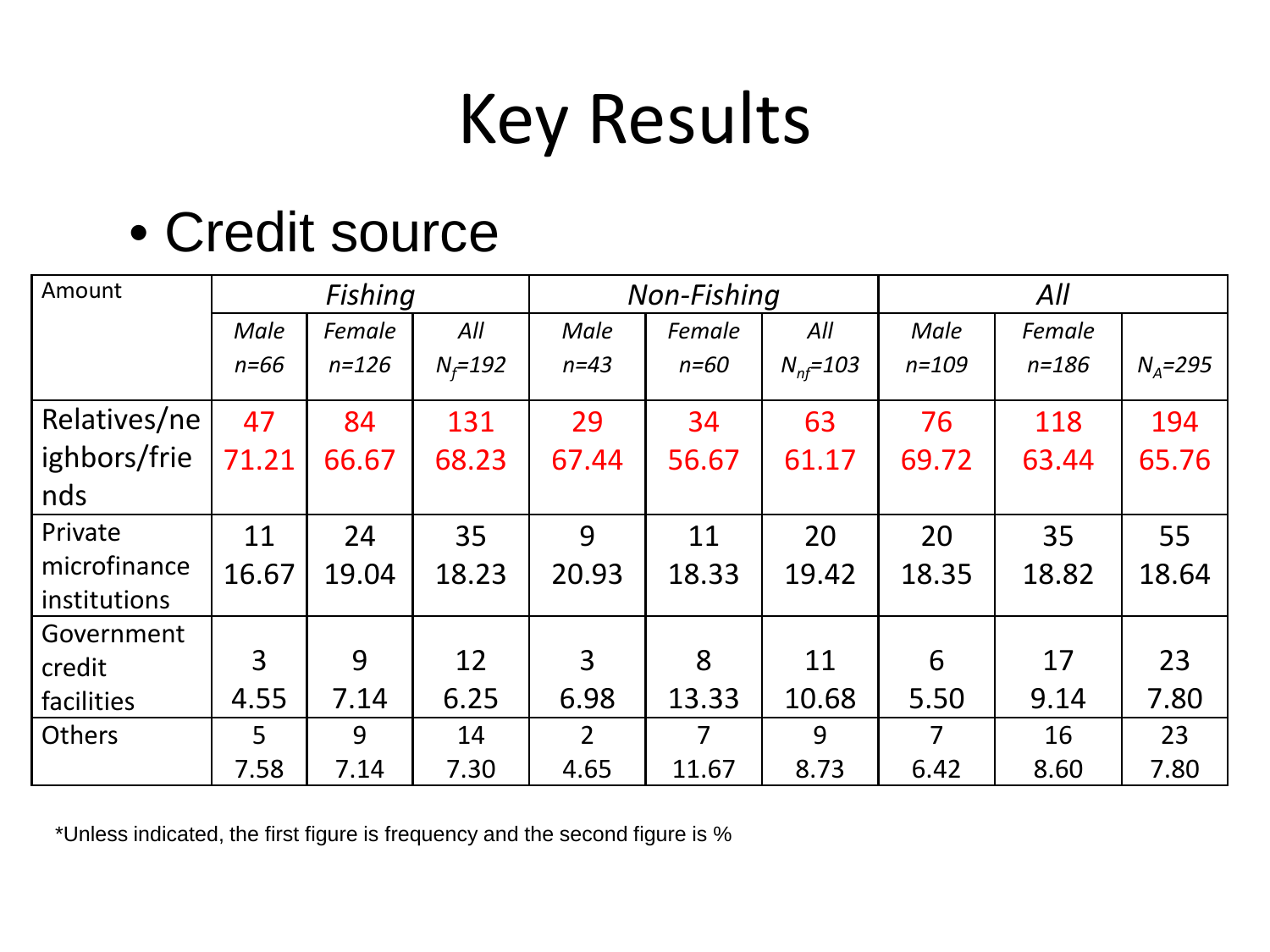#### • Uses of credit

| Amount     | <b>Fishing</b> |           |             | Non-Fishing    |              |                       | All       |           |             |
|------------|----------------|-----------|-------------|----------------|--------------|-----------------------|-----------|-----------|-------------|
|            | Male           | Female    | All         | Male           | Female       | All                   | Male      | Female    |             |
|            | $n = 66$       | $n = 126$ | $N_f = 192$ | $n = 43$       | $n = 60$     | $N_{\text{nf}} = 103$ | $n = 109$ | $n = 186$ | $N_A = 295$ |
| Buy food   | 31             | 57        | 88          | 20             | 23           | 43                    | 51        | 80        | 131         |
|            | 52.46          | 49.76     | 50.42       | 51.16          | 42.17        | 45.92                 | 51.47     | 47.31     | 48.85       |
| Additional | 27             | 43        | 70          | 11             | 19           | 30                    | 38        | 62        | 100         |
| working    | 46.69          | 37.54     | 40.10       | 28.14          | 34.83        | 32.04                 | 38.35     | 36.67     | 37.29       |
| capital    |                |           |             |                |              |                       |           |           |             |
| Education  | 13             | 35        | 48          | 5              | 11           | 16                    | 18        | 46        | 64          |
|            | 22.00          | 30.56     | 27.50       | 12.79          | 20.17        | 19.09                 | 18.17     | 27.20     | 23.86       |
| Medical    | 9              | 31        | 40          | 11             | 13           | 24                    | 20        | 44        | 64          |
| expenses   | 15.23          | 27.06     | 22.92       | 28.14          | 23.83        | 25.68                 | 20.18     | 26.02     | 23.6        |
|            |                |           |             |                |              |                       |           |           |             |
| Start up   | 5              | 3         | 8           | $\overline{2}$ | $\mathbf{1}$ | 3                     | 7         | 4         | 11          |
| capital    | 8.46           | 2.62      | 4.58        | 5.12           | 1.83         | 3.20                  | 7.06      | 2.37      | 4.10        |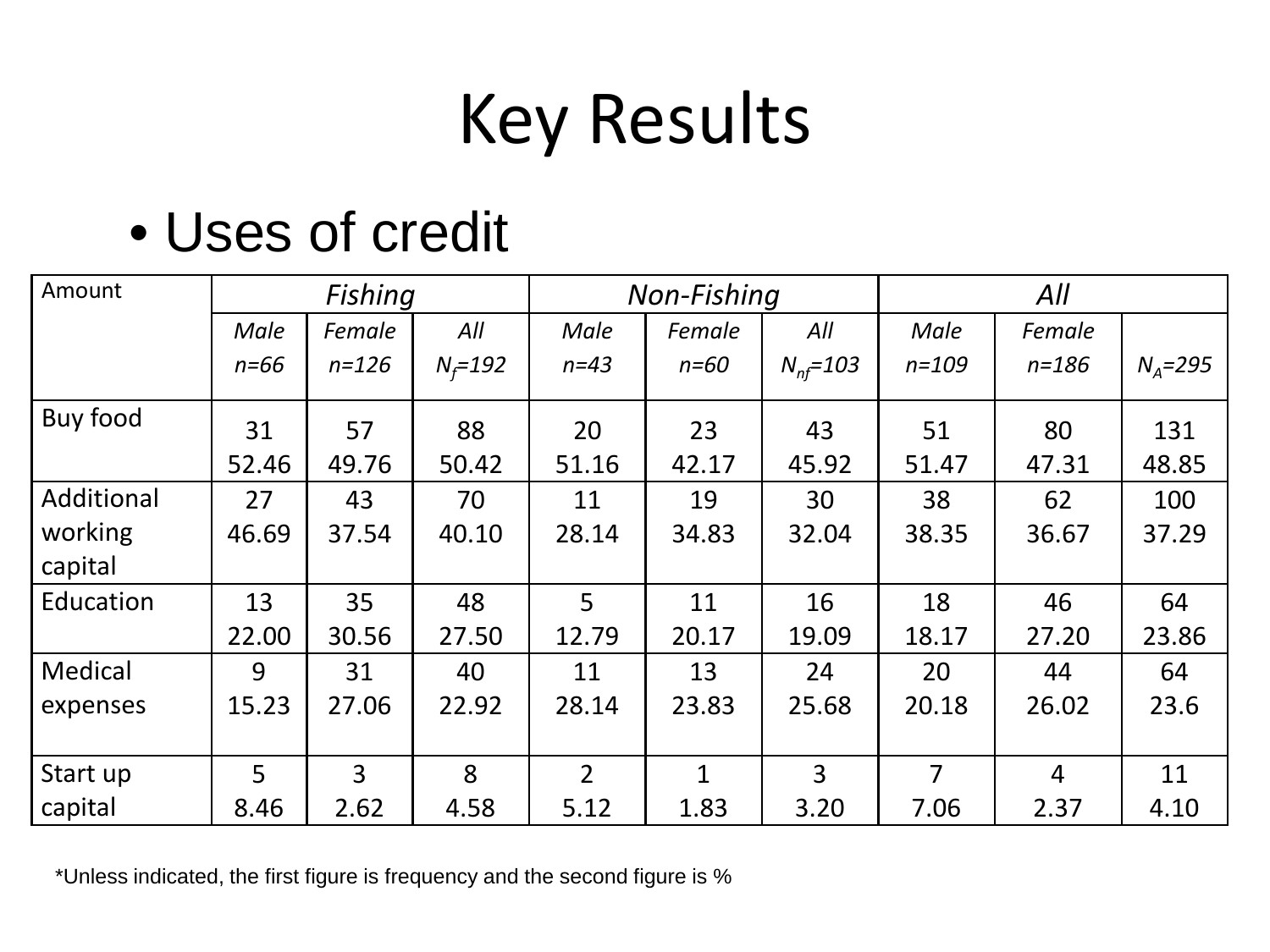- The households were poor.
- Held different views on credit
- LGUs seen as main source of credit
- High need for credit, particularly among fishing households represented by female study participants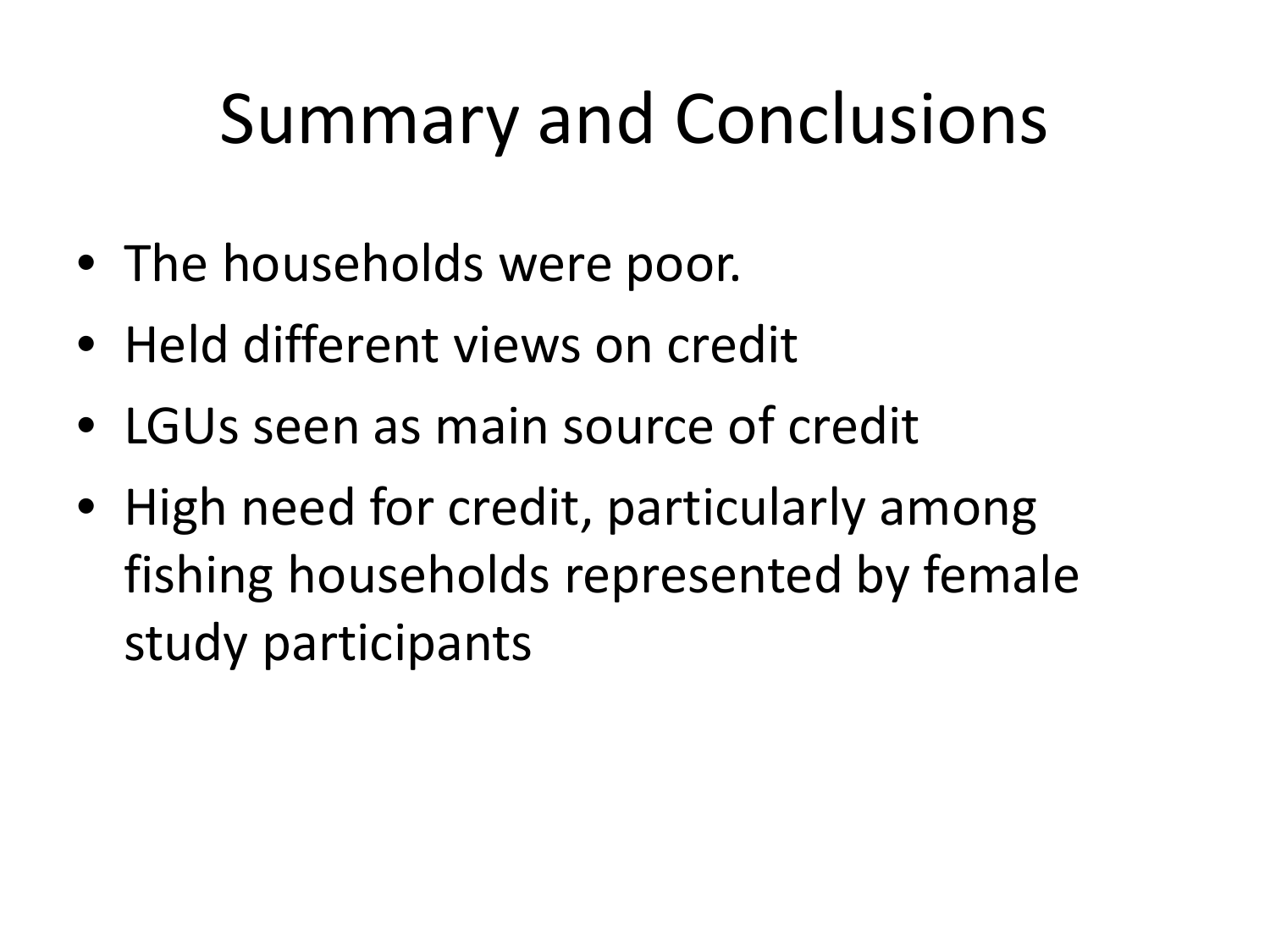- Not all with credit need participated in the credit market but participation rate was high
- Not all who participated in the credit market were successful to avail of a loan but, in general, access to credit was also high.
- Based on the amount of last loan availed, credit access was highest among males from non-fishing households while the lowest credit access was among males from fishing households.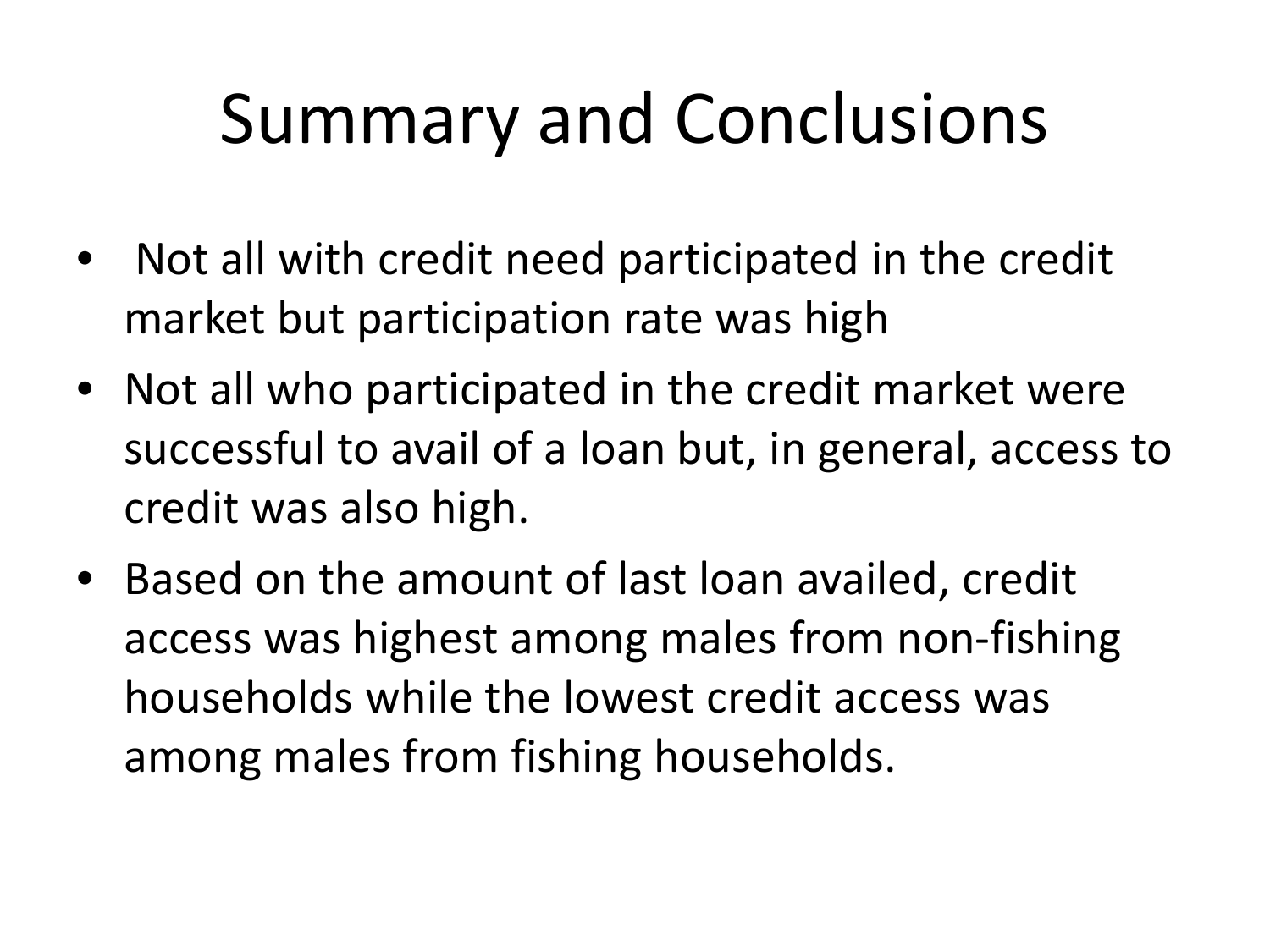- Credit application and use was mainly a husband and wife decision.
- Actual credit application was delegated to the wife, while the responsibility of paying the loan rested on the husband or to both the husband and wife. These were all particularly true among fishing households.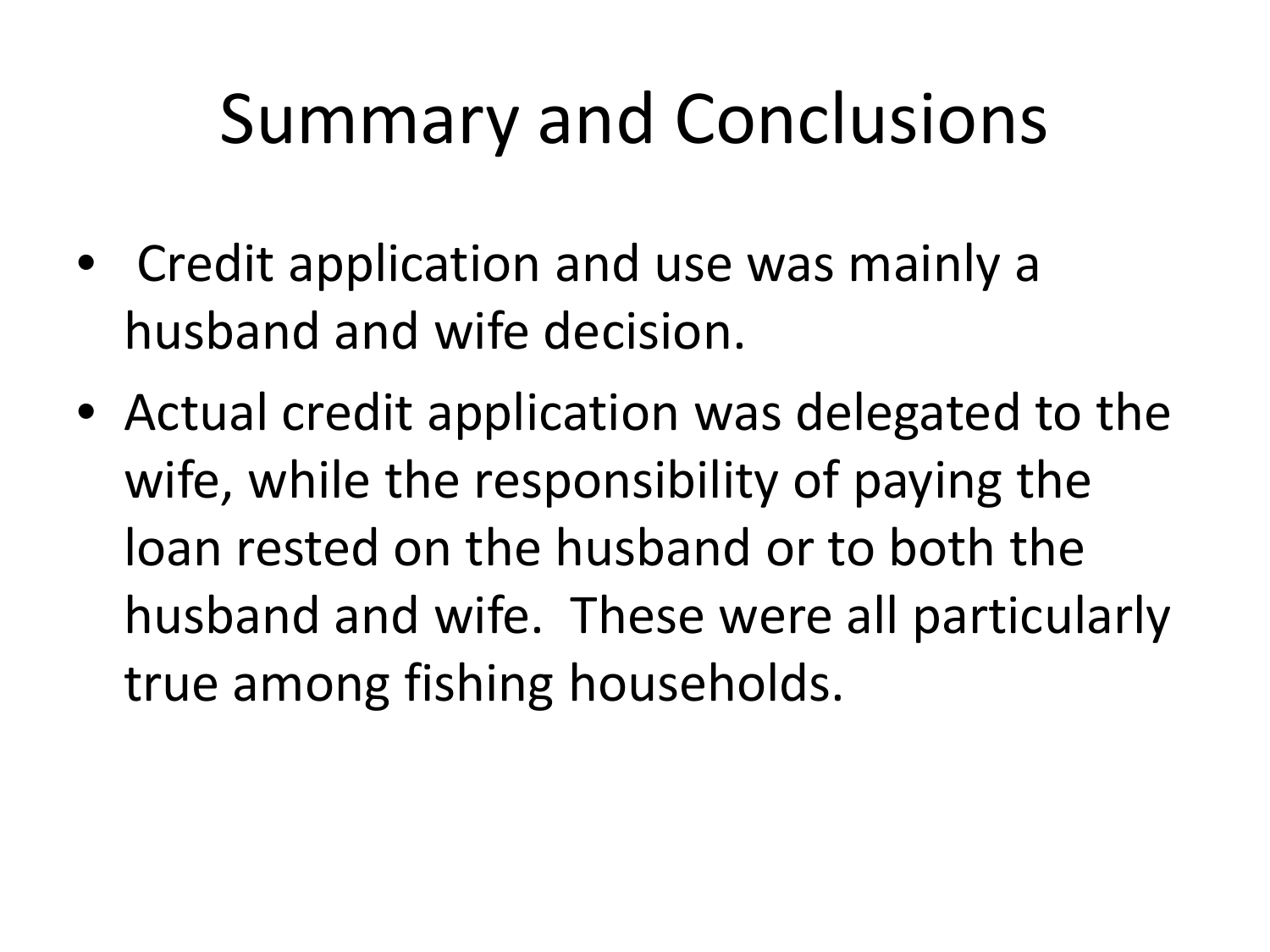- Although access to credit was high, the popular credit sources are informal sources such as friends and relatives that lives nearby.
- Borrowed funds were not mainly used for income generating activities or to increase production but for consumption purposes.
- For these, the participation and access to credit market by the study participants has limited chances in improving their productivity and living standards.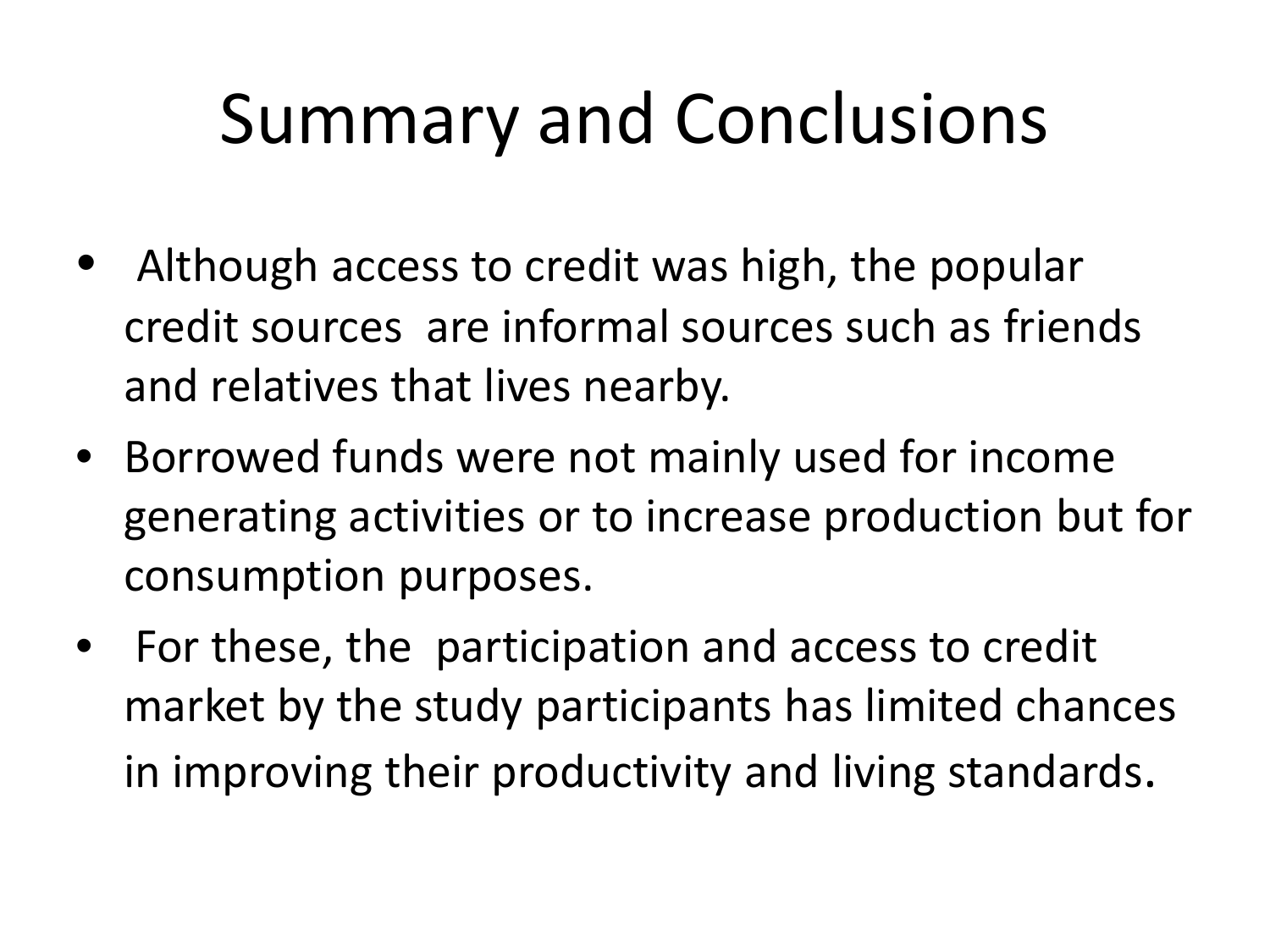#### Recommendation

- The design of credit program should consider the views of the people towards credit
- Government credit facilities closer to the poor and target the fishing households
- Credit provisions accompanied by capacity building program, training for livelihood diversification